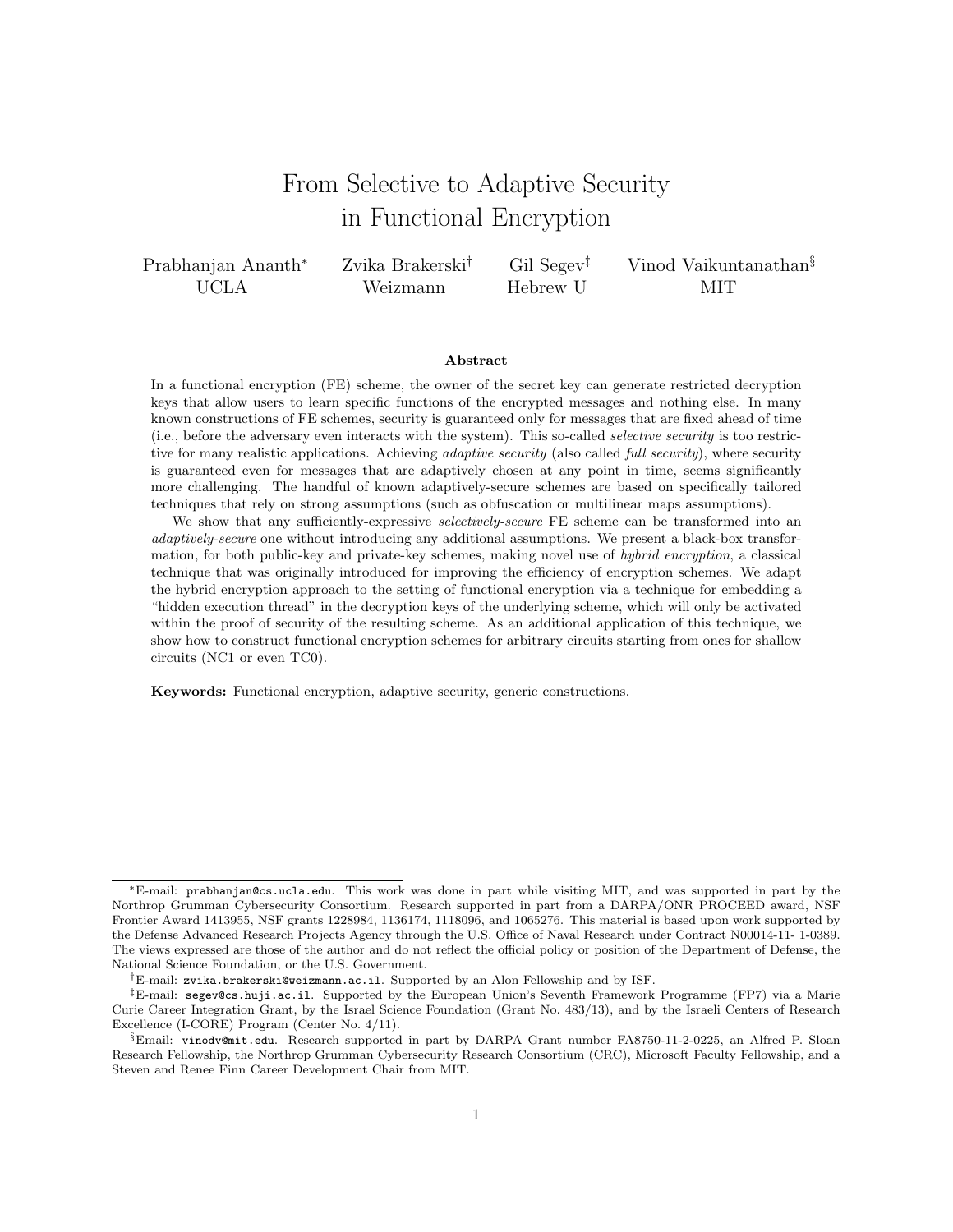### 1 Introduction

Traditional notions of public-key encryption provide all-or-nothing access to data: owners of the secret key can recover the entire message from a ciphertext, whereas those who do not know the secret key learn nothing at all. Functional encryption, a revolutionary notion originating from the work of Sahai and Waters [SW05], is a modern type of encryption scheme where the owner of the (master) secret key can release function-specific secret keys  $sk_f$ , referred to as *functional keys*, which enable a user holding an encryption of a message x to compute  $f(x)$  but nothing else (see [KSW08,LOS<sup>+</sup>10,BSW11,O'N10] and many others). Intuitively, in terms of indistinguishability-based security, encryptions of any two messages,  $x_0$  and  $x_1$ , should be computationally indistinguishable given access to functional keys for any function f such that  $f(x_0) = f(x_1)$ .

While initial constructions of functional encryption schemes  $[BF03, BCO<sup>+</sup>04, KSW08, LOS<sup>+</sup>10]$  were limited to restricted function classes such as point functions and inner products, recent developments have dramatically improved the state of the art. In particular, the works of Sahai and Seyalioglu [SS10] and Gorbunov, Vaikuntanathan and Wee [GVW12] showed that a scheme supporting a single functional key can be based on any semantically-secure encryption scheme. This result can be extended to the case where the number of functional keys is polynomial and known a-priori [GVW12]. Goldwasser, Kalai, Popa, Vaikuntanathan and Zeldovich [GKP+13] constructed a scheme with succinct ciphertexts based on a specific hardness assumption (Learning with Errors).

The first functional encryption scheme that supports a-priori unbounded number of functional keys was constructed by Garg, Gentry, Halevi, Raykova, Sahai and Waters [GGH+13], based on the existence of a general-purpose indistinguishability obfuscator (for which a heuristic construction is presented in the same paper). Garg et al. showed that given any such obfuscator, their functional encryption scheme is selectively secure. At a high level, selective security guarantees security only for messages that are fixed ahead of time (i.e., before the adversary even interacts with the system). Whereas security only for such messages may be justified in some cases, it is typically too restrictive for realistic applications. A more realistic notion is that of *adaptive security* (often called *full security*), which guarantees security even for messages that can be adaptively chosen at any point in time.

Historically, the first functional encryption schemes were only proven selectively secure [BB04, GPS+06, KSW08,GVW13,GKP<sup>+</sup>13. The problem of constructing adaptively secure schemes seems significantly more challenging and only few approaches are known. A simple observation is that if a selectively-secure scheme's message space is not too large, e.g.,  $\{0,1\}^n$  for a relatively small n, then any adaptively-chosen message x can be guessed ahead of time with probability  $2^{-n}$ . Starting with a *sub-exponential* hardness assumption, and taking the security parameter to be polynomial in  $n$  allows us to argue that the selectively-secure scheme is in fact also adaptively secure. This observation is known as "complexity leveraging" and is clearly not satisfactory in general.

The powerful "dual system" approach, put forward by Waters [Wat09], has been used to construct adaptively-secure attribute-based encryption scheme (a restricted notion of functional encryption) for formulas, as well as an adaptively-secure functional encryption scheme for linear functions  $[LOS<sup>+</sup>10]$ . However, this method is a general outline, and each construction was so far required to tailor the solution based on its specialized assumption. In some cases, such as attribute-based encryption for circuits, it is still not known how to implement dual system encryption to achieve adaptive security (although Garg, Gentry, Halevi and Zhandry [GGH<sup>+</sup>14a] show how to do this with custom-built methods and hardness assumptions).

Starting with  $[GGH^+13]$ , there has been significant effort in the research community to construct an adaptively-secure general-purpose functional encryption scheme with an unbounded number of functional keys. Boyle, Chung and Pass [BCP14] constructed an adaptively secure scheme, under the assumption that differing-input obfuscators exist (these are stronger primitives than the indistinguishability obfuscators used by [GGH<sup>+</sup>13]). Following their work, Waters [Wat14] and Garg, Gentry, Halevi and Zhandry [GGH<sup>+</sup>14b] constructed specific adaptively-secure schemes assuming indistinguishability obfuscation and assuming nonstandard assumptions on multilinear maps, respectively. Despite this significant progress, each of these constructions relies on somewhat tailored methods and techniques.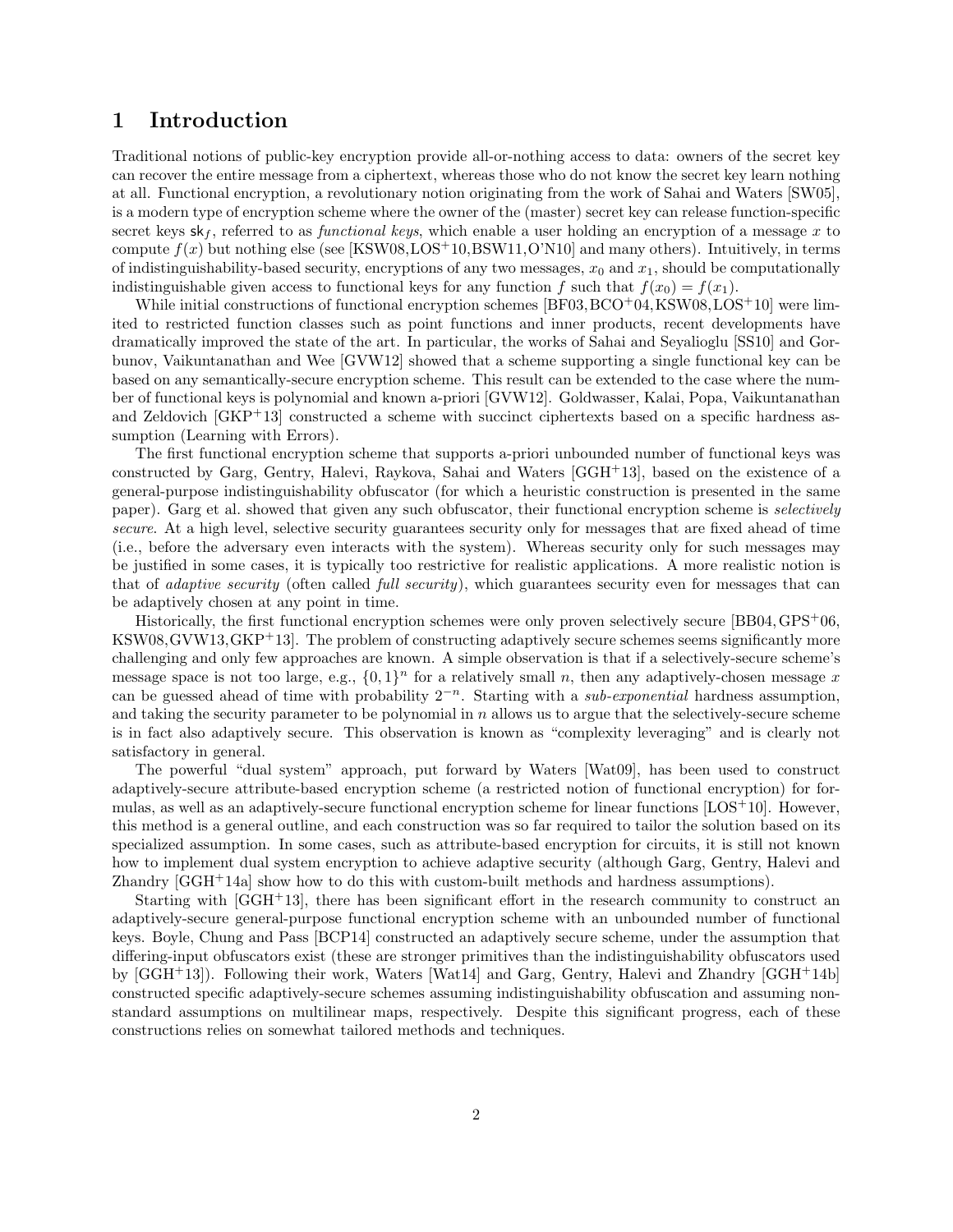### 1.1 Our Results: From Selective to Adaptive Security

We show that any selectively-secure functional encryption scheme implies an adaptively-secure one, without relying on any additional assumptions. Our transformation applies equally to public-key schemes and to private-key ones, where the resulting adaptive scheme inherits the public-key or private-key flavor of the underlying scheme. The following theorem informally summarizes our main contribution.

Theorem 1 (informal). Given any public-key (resp. private-key) selectively-secure functional encryption scheme for the class of all polynomial size circuits, there exists an adaptively-secure public-key (resp. privatekey) functional encryption scheme with similar properties.

Specifically, the adaptive scheme supports slightly smaller circuits than those supported by the selective scheme we started with.

Our transformation can be applied, in particular, to the selectively-secure schemes of Garg et al. [GGH+13] and Waters [Wat14], resulting in adaptively-secure schemes based on indistinguishability obfuscation (and one-way functions). $<sup>1</sup>$ </sup>

We view the significance of our result in a number of dimensions. First of all, it answers the basic call of cryptographic research to substantiate the existence of rather complex primitives on that of somewhat simpler ones. We feel that this is of special interest in the case of adaptive security, where it seemed that ad-hoc methods were required. Secondly, our construction, being of fairly low overhead, will allow to focus the attention of the research community in studying selectively-secure functional encryption schemes, rather than investing unwarranted efforts in obtaining adaptively-secure ones. Lastly, we hope that our methods will be extended towards weaker forms of functional encryption schemes for which adaptive security is yet unattained generically, such as attribute-based encryption for all polynomial-size circuits.

### 1.2 Our Techniques

Our result is achieved by incorporating a number of techniques which will be explained in this section. In a nutshell, our main observation is that hybrid encryption (a.k.a key encapsulation) can be employed in the context of functional encryption, and has great potential in going from selective to adaptive security of encryption schemes. At a first glance, hybrid functional encryption should lead to a selective-to-adaptive transformation, given an additional weak component: A symmetric FE which is adaptively secure when only a single message query is allowed. We show that the latter can be constructed from any one-way function as a corollary of [GVW12, BS15]. However, the intuitive reasoning fails to translate into a proof of security. To resolve this issue, we use a technique we call The Trojan Method, which originates from De Caro et al.'s "trapdoor circuits"  $\text{[CII]}^{+13}$  (similar ideas had been since used by Gentry et al.  $\text{[GHR]}^{+14}$  and Brakerski and Segev [BS15]).

We conclude this section with a short comparison of our technique with the aforementioned "dual system encryption" technique that had been used to achieve adaptively secure attribute based encryption.

Hybrid Functional Encryption. Hybrid encryption is a veteran technique in cryptography and has been used in a variety of settings. We show that in the context of functional encryption it is especially powerful.

The idea in hybrid encryption is to combine two encryption schemes: An "external" scheme (sometimes called KEM – Key Encapsulation Mechanism) and an "internal" scheme (sometimes called DEM – Data Encapsulation Mechanism). In order to encrypt a message in the hybrid scheme, a fresh key is generated for the internal scheme, and is used to encrypt the message. Then the key itself is encrypted using the external scheme. The final hybrid ciphertext contains the two ciphertexts:  $(\text{Enc}_{ext}(k), \text{Enc}_{int,k}(m))$  (all external ciphertexts use the same key). To decrypt, one first decrypts the external ciphertext, retrieves  $k$  and applies it to the internal ciphertext. Note that if, for example, the external scheme is public-key and the internal is symmetric key, then the resulting scheme will also be public key. Hybrid encryption is often used in cases where the external scheme is less efficient (e.g. in encrypting long messages) and thus there is an advantage

<sup>&</sup>lt;sup>1</sup>Waters [Wat14] also constructed an adaptively-secure scheme, but using specific ad-hoc techniques and in a significantly more complicated manner.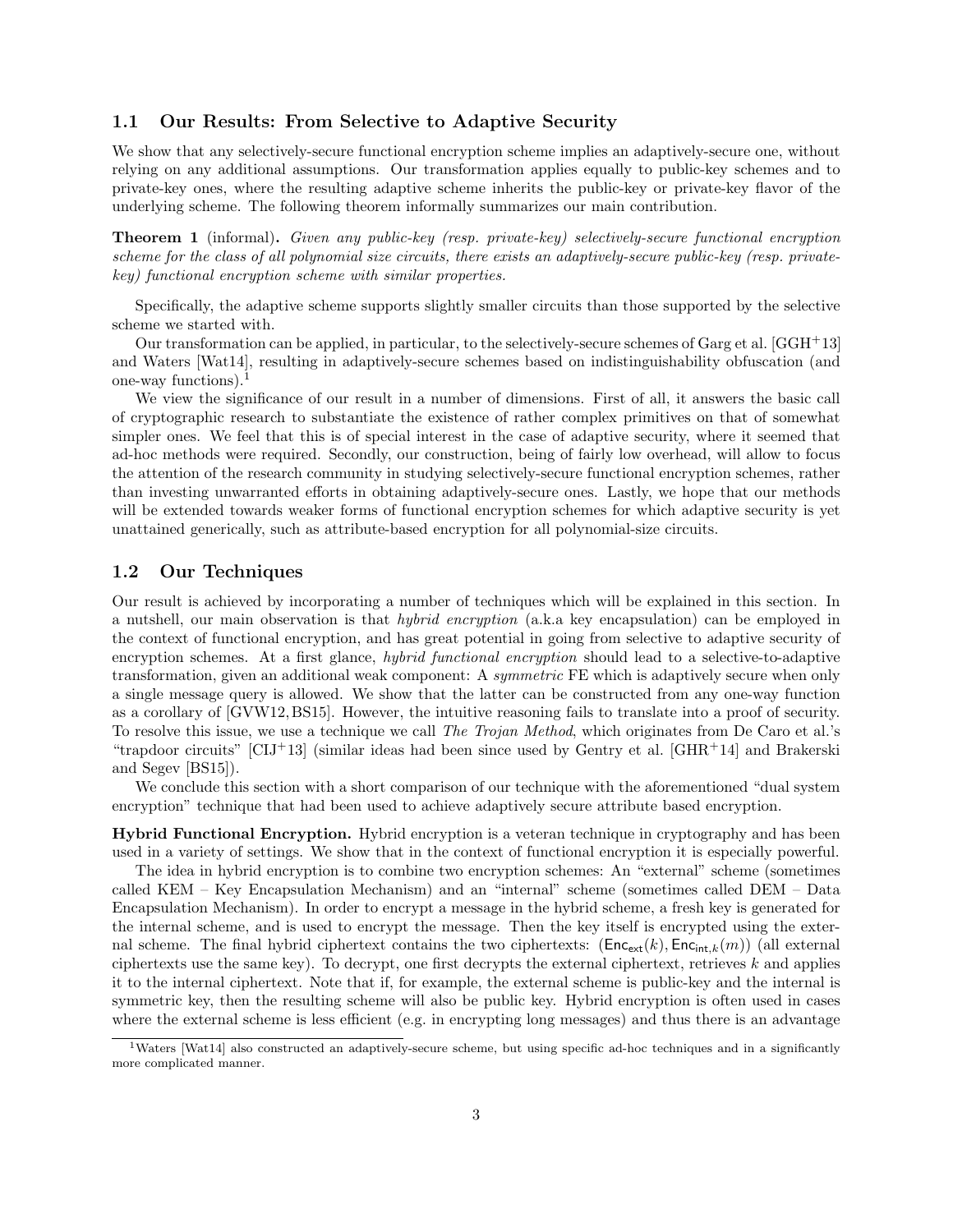in using it to encrypt only a short key, and encrypt the long message using the more efficient internal scheme. Lastly, note that the internal scheme only needs to be able to securely encrypt a single message.

The intuition as to why hybrid encryption may be good for achieving adaptive security is that the external scheme only encrypts keys for the internal scheme. Namely, it only encrypts messages from a predetermined and known distribution, so selective security should be enough for the external scheme. The hardness of adaptive security is "pushed" to the internal scheme, but there the task is easier since the internal scheme only needs to be able to encrypt a single message, and it can be private-key rather than public-key.

Let us see how to employ this idea in the case where both the internal and external schemes are FE schemes. To encrypt, we will generate a fresh master secret key for the internal scheme, and encrypt it under the external scheme. To generate a key for the function  $f$ , the idea is to generate a key for the function  $G_f$ (msk<sub>int</sub>) which takes a master key for the internal scheme, and outputs a secret key for function f under the internal scheme, using  $\text{msk}_{\text{int}}$  (randomness is handled using a PRF). This will allow to decrypt in a two-step process as above. First apply the external secret-key for  $G_f$  to the external ciphertext, this will give you an internal secret key for f, which is in turn applied to the internal ciphertext to produce  $f(x)$ .

For the external scheme, we will use a selectively secure FE scheme (for the sake of concreteness, let us say public-key FE). As explained above, selective security is sufficient here since all the messages encrypted using the external scheme can be generated ahead of time (i.e. they do not depend on the actual x's that the user wishes to encrypt).

For the internal scheme, we require an FE scheme that is *adaptively secure*, but only supports the encryption of a single message. Fortunately, such a primitive can be derived from the works of [GVW12, BS15]. In [GVW12], the authors present an adaptively secure one-time bounded FE scheme. This scheme allows to only generate a key for one function, and to encrypt as many messages as the user wishes. This construction is based on the existence of semantically secure encryption, so the public-key version needs public-key encryption and the symmetric version needs symmetric encryption. While this primitive seems dual to what we need for our purposes, [BS15] shows how to transform private-key FE schemes into function private FE. In function-private FE, messages and functions enjoy the same level of privacy, in the sense that a user that produces  $x_0, x_1, f_0, f_1$  such that  $f_0(x_0) = f_1(x_1)$  cannot distinguish between  $(\text{Enc}(x_0), \text{sk}_{f_0})$  and  $(Enc(x_1), sk_{f_1})$ . Therefore, after applying the [BS15] transformation, we can switch the roles of the functions and messages, and obtain a symmetric FE scheme which is adaptively secure for a *single message and many* functions. (We note that the symmetric version of the [GVW12] scheme can be shown to be function private even without the [BS15] transformation, however since this claim is not made explicitly in the paper we choose not to rely on it.)

Whereas intuitively this should solve the problem, it is not clear how to prove security of the new construction. Standard security proofs for hybrid encryption follow by first relying on the security of the external scheme and removing the encapsulated key, and then relying on the security of the internal scheme and removing the message. However, in our case, removing the encapsulated key is easily distinguishable, since the adversary is allowed to obtain functional keys and apply them to the ciphertext (so long as  $f(x_0)$ )  $f(x_1)$ ). Without the internal key, the decryption process no longer works. To resolve this difficulty, we use the Trojan method.

Before we describe the Trojan method, we pause to note that our idea so far can be thought of as "boosting" a single-message, many-key, adaptive symmetric-key FE into a many-message, many-key, adaptive public-key FE (using a selective public-key FE as a "catalyst"). The recent work of Waters [Wat14] proceeds along a similar train of thought, and indeed, motivated our approach. However, while our transformation is simple and general, Waters has to rely on a powerful catalyst, namely an indistinguishability obfuscator.

**The Trojan Method.** The Trojan Method, which is a generalization of techniques used in  $\left[CIJ+13\right]$  and later in  $\lbrack \text{GHR}^+14, \text{BS15} \rbrack$ , is a way to embed a hidden functionality thread in an FE secret-key that can only be invoked by special ciphertexts generated using special (secret) back-door information. This thread remains completely unused in the normal operation of the scheme (and can be instantiated with meaningless functionality). In the proof, however, the secret thread will be activated by the challenge ciphertext in such a way that is indistinguishable to the user (= attacker). Namely, the user will not be able to tell that it is executing the secret thread and not the main thread. This will be extremely beneficial to prove security. We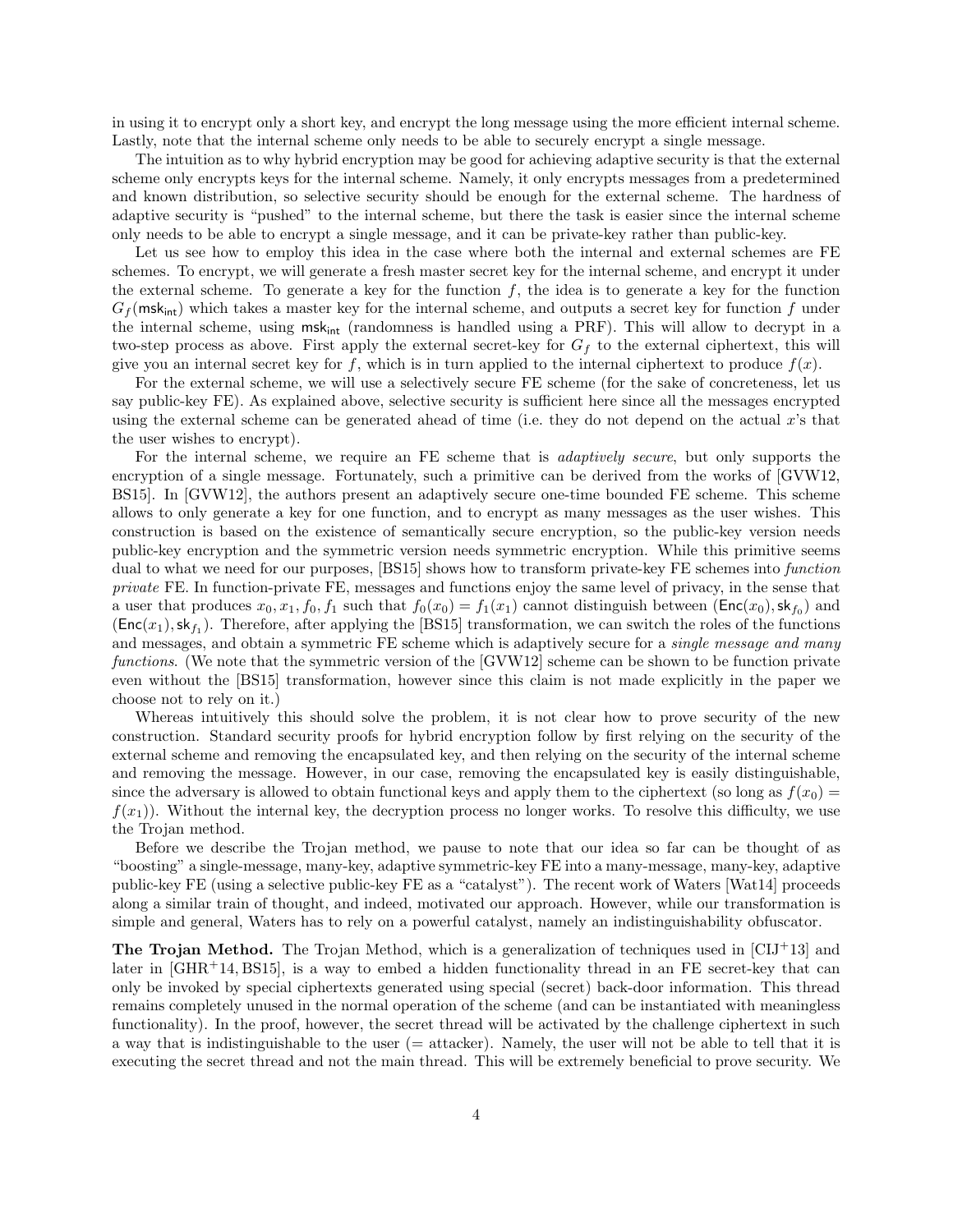wish to argue that in the view of the user, the execution of the main thread does not allow to distinguish between the encryption of two messages  $x_0, x_1$ . The problem is that for functionality purposes, the main thread has to know which input it is working on. This is where the hidden thread comes into the play. We will design the hidden thread so that in the eyes of the user, it is computationally indistinguishable from the main thread on the special messages  $x_0, x_1$ . However, in the hidden thread, the output can be computed in a way that does not distinguish between  $x_0$  and  $x_1$  (either by a statistical or a computational argument), which will allow us to conclude that encryptions of  $x_0, x_1$  are indistinguishable.

In particular, this method will resolve the aforementioned conundrum in our proof outline above. In the proof, we will use the Trojan method to embed a hidden thread in which msk<sub>int</sub> is not used at all, but rather  $G_f$  produces a precomputed internal  $sk_f$ . This will allow us to remove  $msk_{int}$  from the challenge ciphertext and use the security properties of the internal scheme to argue that a internal encryption of  $x_0, x_1$ are identical so long as  $f(x_0) = f(x_1)$ .

We note that an important special case of the above outline is when the trojan thread is a constant function. This had been the case in  $\left[CIJ^{+}13, GHR^{+}14\right]$ , and this is the case in this work as well. However, we emphasize that our description here allows for greater generality since we allow the trojan thread to implement functionality that depends on the input  $x$ . We feel that this additional power may be useful for future applications.

Technically, the hidden thread is implemented using (standard) symmetric-key encryption, which in turn can be constructed starting with any one-way function. In the functional secret-key generation process for a function f, the secret-key generation process will produce a symmetric-key ciphertext c (which can just be encryption of 0 or another fixed message, since it only needs to have meaningful content in the security proof). It will then consider the function  $G_{f,c}$  that takes as input a pair  $(x, s)$ , and first checks whether it can decrypt c using s as a symmetric key. If it cannot, then it just runs f on x and returns the output. If s actually decrypts c, we consider  $f^* = \text{Dec}_s(c)$  (i.e. c encrypts a description of a function), and the output is the execution of  $f^*(x)$ . The value c is therefore used as a Trojan Horse: Its contents are hidden from the users of the scheme, however given a hidden command (in the form of the symmetric  $s$ ) it can embed functionality that "takes over" the functional secret-key.

We note that in order to support the Trojan method, the decryption keys of our FE scheme need to perform symmetric decryption, branch operations, and execution of the function  $f^*$ . Thus we need to start with an FE scheme which allows for the generation of sufficiently expressive keys.

Our Trojan method can be seen as a weak form of function privacy in FE, but one that can be applied even in the context of public-key FE. In essence, we cannot hide the main thread of the evaluated function (this is unavoidable in public-key FE). However, we can hide the secret thread and thus allow the function to operate in a designated way for specially generated ciphertexts. (This interpretation is not valid for previous variants of this method such as "trapdoor circuits" [CIJ+13].)

A simple application of the Trojan method is our reduction in Section 4, showing that FE that only supports secret-keys for functions with shallow circuits (e.g. logarithmic depth) implies a scheme that works for circuits of arbitrary depth (although with a size bound). Essentially, instead of producing a secret key for the desired functionality, we output a key for the function that computes a *randomized encoding* of that functionality. A *(computational) randomized encoding* [IK00, AIK05] of an input-function pair  $RE(f, x)$  is, in a nutshell, a representation of  $f(x)$  that reveals no information except  $f(x)$  on one hand, but can be computed with less resources on the other (in our case, lower depth). To make the proof work, the Trojan thread will contain a precomputed  $RE(f, x_0)$  value, which will allow us to use the security property of the encoding scheme and switch it to  $RE(f, x_1)$ . See Section 4 for details. We note that a similar approach is used in  $[GHR+14, Appendix D]$  to achieve FE that works for RAM machines.

Relation to Dual-System Encryption. Our approach takes some resemblance to the "Dual-System Encryption" method of Waters [Wat09] and followup works [LW10, LW12]. This method had been used to prove adaptive security for Identity Based Encryption and Attribute Based Encryption, based on the hardness of some problems on groups with bilinear-maps. In broad terms, in their proof the distribution of the ciphertext is changed into "semi-functional" mode in a way that is indiscoverable by an observer. A semi-functional ciphertext is still decryptable by normal secret keys. Then, the secret-keys are modified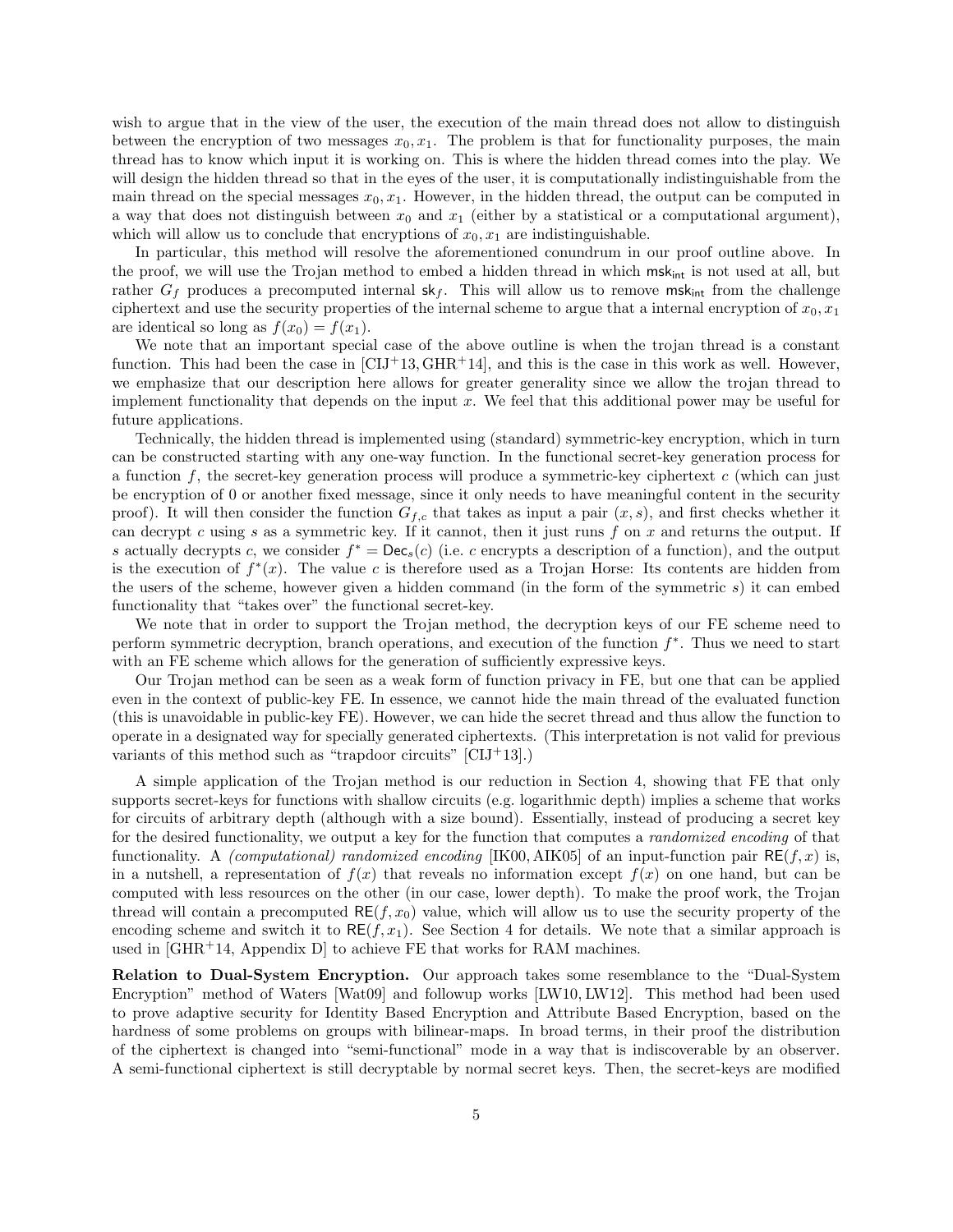into semi-functional form, which is useless in decrypting semi-functional ciphertexts. This is useful since in IBE and ABE, the challenge ciphertext is not supposed to be decryptable by those keys given to the adversary. Still, a host of algebraic techniques are used to justify the adversary's inability to produce other semi-functional ciphertexts in addition to the challenge, which would foil the reduction.

Our proof technique also requires changing the distributions of the keys and challenge ciphertext. However, there are also major differences. Our modified ciphertext is not allowed to interact with properly generated secret keys, and therefore the distinction between "normal" and "semi-functional" does not fit here. Furthermore, in Identity Based and Attribute Based Encryption, the attacker in the security game is not allowed to receive keys that reveal any information on the message, which allows to generate semifunctional ciphertexts that do not contain any information, whereas in our case, there is a structured and well-defined output for any ciphertext and any key. This means that the information required for decryption (which can be a-priori unbounded) needs to be embedded in the keys. Lastly, our proof is completely generic and does not rely on the algebraic structure of the underlying hardness assumption as in previous implementations of this method.

### 2 Preliminaries

In this section we present the notation and basic definitions that are used in this work. For a distribution X we denote by  $x \leftarrow X$  the process of sampling a value x from the distribution X. Similarly, for a set X we denote by  $x \leftarrow \mathcal{X}$  the process of sampling a value x from the uniform distribution over X. For a randomized function f and an input  $x \in \mathcal{X}$ , we denote by  $y \leftarrow f(x)$  the process of sampling a value y from the distribution  $f(x)$ . A function negl :  $\mathbb{N} \to \mathbb{R}$  is *negligible* if for any polynomial  $p(\lambda)$  it holds that  $\text{negl}(\lambda) < 1/p(\lambda)$  for all sufficiently large  $\lambda \in \mathbb{N}$ .

### 2.1 Pseudorandom Functions and Symmetric Encryption

Pseudorandom functions. We rely on the following standard notion of a pseudorandom function family [GGM86], asking that a pseudorandom function be computationally indistinguishable from a truly random function via oracle access.

**Definition 1.** A family  $\mathcal{F} = \{PRF_K : \{0,1\}^n \to \{0,1\}^m : K \in \mathcal{K}\}\$  of efficiently-computable functions is pseudorandom if for every PPT adversary A there exists a negligible function negl( $\cdot$ ) such that

$$
\left|\Pr_{\mathsf{K} \gets \mathcal{K}}\left[\mathcal{A}^{\mathsf{PRF}_{\mathsf{K}}(\cdot)}(1^{\lambda}) = 1\right] - \Pr_{\mathsf{R} \gets \mathcal{U}}\left[\mathcal{A}^{\mathsf{R}(\cdot)}(1^{\lambda}) = 1\right]\right| \leq \mathsf{negl}(\lambda),
$$

for all sufficiently large  $\lambda \in \mathbb{N}$ , where U is the set of all functions from  $\{0,1\}^n$  to  $\{0,1\}^m$ .

We say that a pseudorandom function family  $\mathcal F$  is implementable in NC<sup>1</sup> if every function in  $\mathcal F$  can be implemented by a circuit of depth  $c \cdot \log(n)$ , for some constant c. We also consider the notion of a weak pseudorandom function family, asking that the above definition holds for adversaries that may access the functions on random inputs (that is, the oracles  $PRF_K(\cdot)$  and  $R(\cdot)$  take no input, and on each query they sample a uniform input r and output  $PRF_K(r)$  and  $R(r)$ , respectively).

Symmetric encryption with pseudorandom ciphertexts. A symmetric encryption scheme consists of a tuple of PPT algorithms (Sym.Setup, Sym.Enc, Sym.Dec). The algorithm Sym.Setup takes as input a security parameter  $\lambda$  in unary and outputs a key  $K_E$ . The encryption algorithm Sym. Enc takes as input a symmetric key  $K_E$  and a message m and outputs a ciphertext CT. The decryption algorithm Sym.Dec takes as input a symmetric key  $K_E$  and a ciphertext CT and outputs the message m.

In this work, we require a symmetric encryption scheme Π where the ciphertexts produced by Sym.Enc are pseudorandom strings. Let  $OEnc_K(\cdot)$  denote the (randomized) oracle that takes as input a message m, chooses a random string r and outputs Sym.Enc(Sym.K, m; r). Let  $R_{\ell(\lambda)}(\cdot)$  denote the (randomized) oracle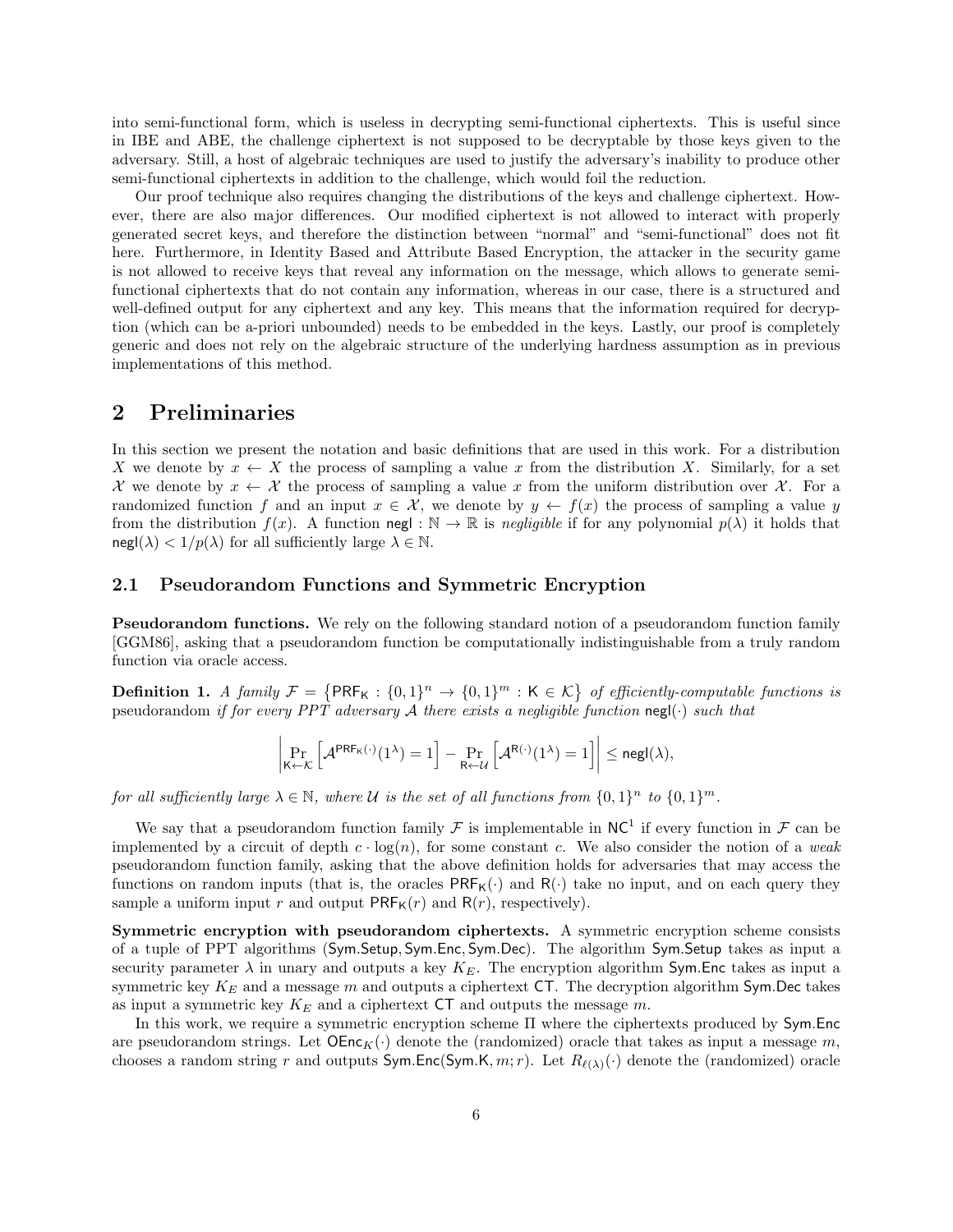that takes as input a message m and outputs a uniformly random string of length  $\ell(\lambda)$  where  $\ell(\lambda)$  is the length of the ciphertexts. More formally, we require that for every PPT adversary  $A$  the following advantage is negligible in  $\lambda$ :

$$
\mathsf{Adv}_{\Pi,\mathcal{A}}^{\mathsf{symPR}}(\lambda) = \Big|\mathsf{Pr}\big[\mathcal{A}^{\mathsf{OEnc}_{\mathsf{Sym}.\mathsf{K}}(\cdot)}(1^\lambda) = 1\ \big] - \mathsf{Pr}\big[\mathcal{A}^{\mathsf{R}_{\ell(\lambda)}(\cdot)}(1^\lambda) = 1\ \big]\Big|
$$

where the probability is taken over the choice of  $Sym.K \leftarrow Sym.Setup(1^{\lambda})$ , and over the internal randomness of A, OEnc and  $\mathsf{R}_{\ell(\lambda)}$ .

We note that such a symmetric encryption scheme with pseudorandom ciphertexts can be constructed from one-way functions, e.g. using weak pseudorandom functions by defining  $SymEnc(K, m; r) = (r, PRF<sub>K</sub>(r) \oplus$ m) (see [Gol04] for more details).

### 2.2 Public-Key Functional Encryption

A public-key functional encryption (FE) scheme  $\Pi_{\text{Pub}}$  over a message space  $\mathcal{M} = {\mathcal{M}}_{\lambda}$ ,  $\lambda \in \mathbb{N}$  and a function space  $\mathcal{F} = {\{\mathcal{F}_{\lambda}\}}_{\lambda \in \mathbb{N}}$  is a tuple (Pub.Setup, Pub.KeyGen, Pub.Enc, Pub.Dec) of PPT algorithms with the following properties:

- Pub. Setup( $1^{\lambda}$ ): The setup algorithm takes as input the unary representation of the security parameter, and outputs a public key MPK and a secret key MSK.
- Pub.KeyGen(MSK,  $f$ ): The key-generation algorithm takes as input a secret key MSK and a function  $f \in \mathcal{F}_{\lambda}$ , and outputs a functional key  $sk_f$ .
- Pub.Enc(MPK, m): The encryption algorithm takes as input a public key MPK and a message  $m \in \mathcal{M}_{\lambda}$ , and outputs a ciphertext CT.
- Pub.Dec(skf, CT): The decryption algorithm takes as input a functional key  $sk_f$  and a ciphertext CT, and outputs  $m \in \mathcal{M}_\lambda \cup \{\perp\}.$

We say that such a scheme is defined for a complexity class  $\mathcal C$  if it supports all the functions that can be implemented in C. In terms of correctness, we require that there exists a negligible function  $\text{negl}(\cdot)$  such that for all sufficiently large  $\lambda \in \mathbb{N}$ , for every message  $m \in \mathcal{M}_{\lambda}$ , and for every function  $f \in \mathcal{F}_{\lambda}$  it holds that Pr  $[Pub.Dec(Pub.KeyGen(MSK, f), Pub.Enc(MPK, m)) = f(m)] \ge 1 - negl(\lambda),$  where  $(MPK, MSK) \leftarrow$ Pub. Setup( $1^{\lambda}$ ), and the probability is taken over the random choices of all algorithms.

We consider the standard selective and adaptive indistinguishability-based notions for functional encryption (see, for example, [BSW11,O'N10]). Intuitively, these notions ask that encryptions of any two messages,  $m_0$  and  $m_1$ , should be computationally indistinguishable given access to functional keys for any function f such that  $f(m_0) = f(m_1)$ . In the case of selective security, adversaries are required to specify the two messages in advance (i.e., before interacting with the system). In the case of adaptive security, adversaries are allowed to specify the two messages even after obtaining the public key and functional keys.<sup>2</sup>

**Definition 2** (Selective security). A public-key functional encryption scheme  $\Pi =$  (Sel.Setup, Sel.KeyGen, Sel.Enc, Sel.Dec) over a function space  $\mathcal{F} = {\{\mathcal{F}_{\lambda}\}}_{\lambda \in \mathbb{N}}$  and a message space  $\mathcal{M} = {\{\mathcal{M}_{\lambda}\}}_{\lambda \in \mathbb{N}}$  is selectively secure if for any PPT adversary A there exists a negligible function negl( $\cdot$ ) such that

$$
\mathsf{Adv}_{\Pi,\mathcal{A}}^{\mathsf{Sel}}(\lambda) = \Big|\mathsf{Pr}[\mathsf{Expt}_{\Pi,\mathcal{A}}^{\mathsf{Sel}}(\lambda,0) = 1] - \mathsf{Pr}[\mathsf{Expt}_{\Pi,\mathcal{A}}^{\mathsf{Sel}}(\lambda,1) = 1] \Big| \leq \mathsf{negl}(\lambda)
$$

for all sufficiently large  $\lambda \in \mathbb{N}$ , where for each  $b \in \{0,1\}$  and  $\lambda \in \mathbb{N}$  the experiment  $\mathsf{Expt}^{\mathsf{Sel}}_{\Pi,\mathcal{A}}(\lambda,b)$ , modeled as a game between the adversary  $A$  and a challenger, is defined as follows:

1. Setup phase: The challenger samples (Sel.MPK, Sel.MSK)  $\leftarrow$  Sel.Setup(1<sup> $\lambda$ </sup>).

<sup>2</sup>Our notions of security consider a single challenge, and in the public-key setting these are known to be equivalent to their multi-challenge variants via a standard hybrid argument.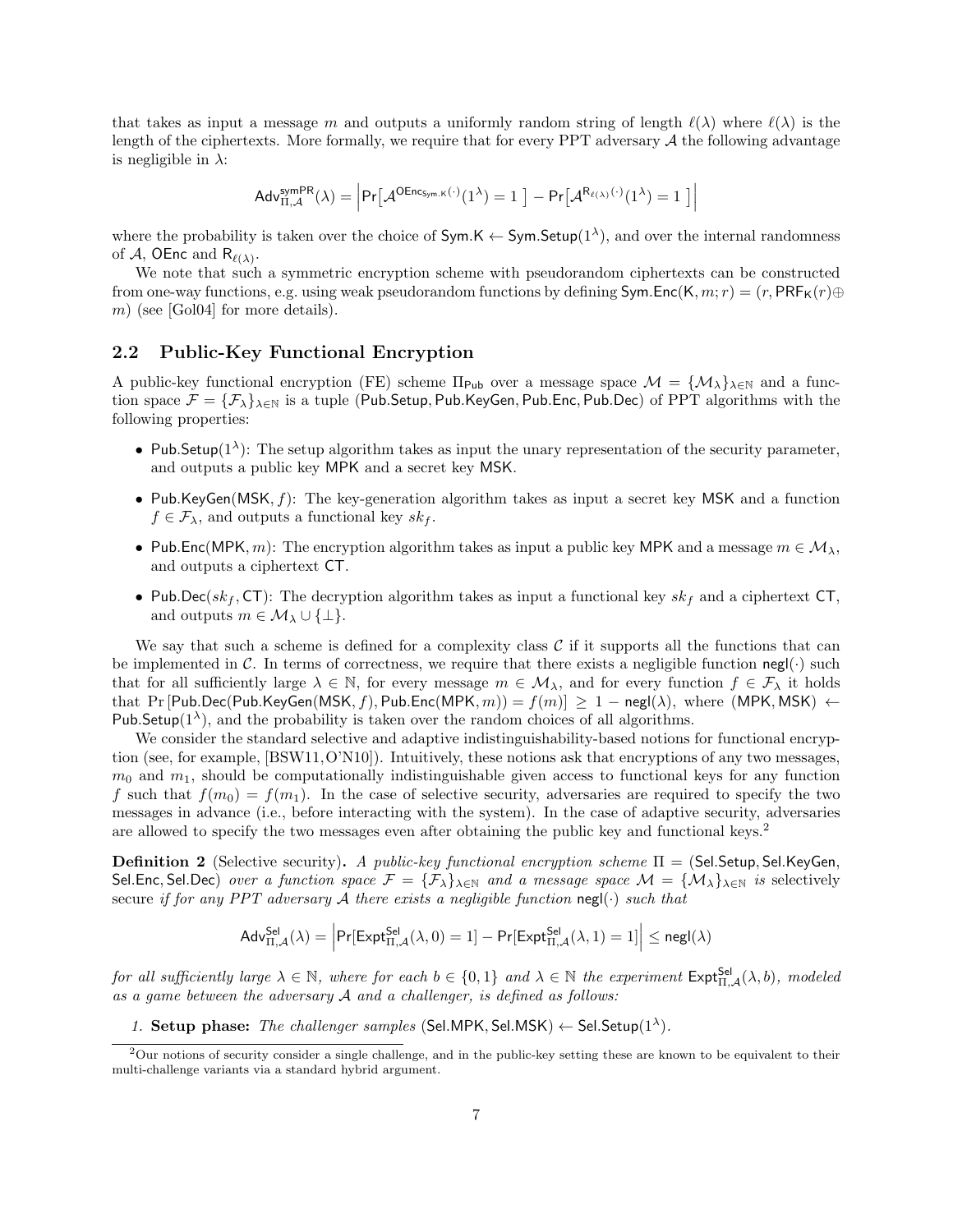- 2. Challenge phase: On input  $1^{\lambda}$  the adversary submits  $(m_0, m_1)$ , and the challenger replies with Sel.MPK and  $CT \leftarrow$  Sel.Enc(Sel.MPK,  $m_b$ ).
- 3. Query phase: The adversary adaptively queries the challenger with any function  $f \in \mathcal{F}_{\lambda}$  such that  $f(m_0) = f(m_1)$ . For each such query, the challenger replies with Sel.sk<sub>f</sub>  $\leftarrow$  Sel.KeyGen(Sel.MSK, f).
- 4. Output phase: The adversary outputs a bit  $b'$  which is defined as the output of the experiment.

**Definition 3** (Adaptive security). A public-key functional encryption scheme  $\Pi = (Ad.Setup, Ad.KeyGen,$ Ad.Enc, Ad.Dec) over a function space  $\mathcal{F} = {\{\mathcal{F}_{\lambda}\}}_{\lambda \in \mathbb{N}}$  and a message space  $\mathcal{M} = {\{\mathcal{M}_{\lambda}\}}_{\lambda \in \mathbb{N}}$  is adaptively secure if for any PPT adversary  $A$  there exists a negligible function negl( $\cdot$ ) such that

 $\mathsf{Adv}_{\Pi,\mathcal{A}}^{\mathsf{Ad}}(\lambda) = \left|\mathsf{Pr}[\mathsf{Expt}_{\Pi,\mathcal{A}}^{\mathsf{Ad}}(\lambda,0) = 1] - \mathsf{Pr}[\mathsf{Expt}_{\Pi,\mathcal{A}}^{\mathsf{Ad}}(\lambda,1) = 1] \right| \leq \mathsf{negl}(\lambda)$ 

for all sufficiently large  $\lambda \in \mathbb{N}$ , where for each  $b \in \{0,1\}$  and  $\lambda \in \mathbb{N}$  the experiment  $\mathsf{Expt}^{\mathsf{Ad}}_{\Pi,\mathcal{A}}(1^{\lambda},b)$ , modeled as a game between the adversary  $A$  and a challenger, is defined as follows:

- 1. Setup phase: The challenger samples (Ad.MPK, Ad.MSK)  $\leftarrow$  Ad.Setup(1<sup> $\lambda$ </sup>), and sends Ad.MPK to the adversary.
- 2. Query phase I: The adversary adaptively queries the challenger with any function  $f \in \mathcal{F}_{\lambda}$ . For each such query, the challenger replies with  $\mathsf{Sel}.sk_f \leftarrow \mathsf{Ad}.\mathsf{KeyGen}(\mathsf{Ad}.\mathsf{MSK}, f).$
- 3. Challenge Phase: The adversary submits  $(m_0, m_1)$  such that  $f(m_0) = f(m_1)$  for all function queries f made so far, and the challenger replies with  $CT \leftarrow Ad.Enc(Ad.MSK, m_b)$ .
- 4. Query phase II: The adversary adaptively queries the challenger with any function  $f \in \mathcal{F}_{\lambda}$  such that  $f(m_0) = f(m_1)$ . For each such query, the challenger replies with Sel.sk<sub>f</sub>  $\leftarrow$  Ad.KeyGen(Ad.MSK, f).
- 5. Output phase: The adversary outputs a bit b' which is defined as the output of the experiment.

### 3 Our Transformation in the Public-Key Setting

In this section we present our transformation from selective security to adaptive security for public-key functional encryption schemes. In addition to any selectively-secure public-key functional encryption scheme (see Definition 2), our transformation requires a private-key functional encryption scheme that is adaptivelysecure for a single message query and many function queries. Based on [GVW12, BS15], such a scheme can be based on any one-way function<sup>3</sup>.

More specifically, we rely on the following building blocks (all of which are implied by any selectivelysecure public-key functional encryption scheme):

- 1. A selectively-secure public-key functional encryption scheme Sel = (Sel.Setup, Sel.KeyGen, Sel.Enc, Sel.Dec).
- 2. An adaptively-secure single-ciphertext private-key functional encryption scheme<sup>4</sup>  $OneCT = (OneCT.$ Setup, OneCT.KeyGen, OneCT.Enc, OneCT.Dec).
- 3. A symmetric encryption scheme with pseudorandom ciphertexts SYM = (Sym.Setup, Sym.Enc, Sym.Dec).

<sup>3</sup>Gorbunov et al. [GVW12] constructed a private-key functional encryption scheme that is adaptively secure for a single function query and many message queries based on any private-key encryption scheme (and thus based on any one-way function). Any such scheme can be turned into a function private one using the generic transformation of Brakerski and Segev [BS15], and then one can simply switch the roles of functions and messages  $[AAB<sup>+</sup>13, BS15]$ . This results in a private-key scheme that is adaptively secure for a single message query and many function queries.

<sup>4</sup>That is, a private-key functional encryption scheme that is adaptively-secure for a single message query and many function queries (as discussed above).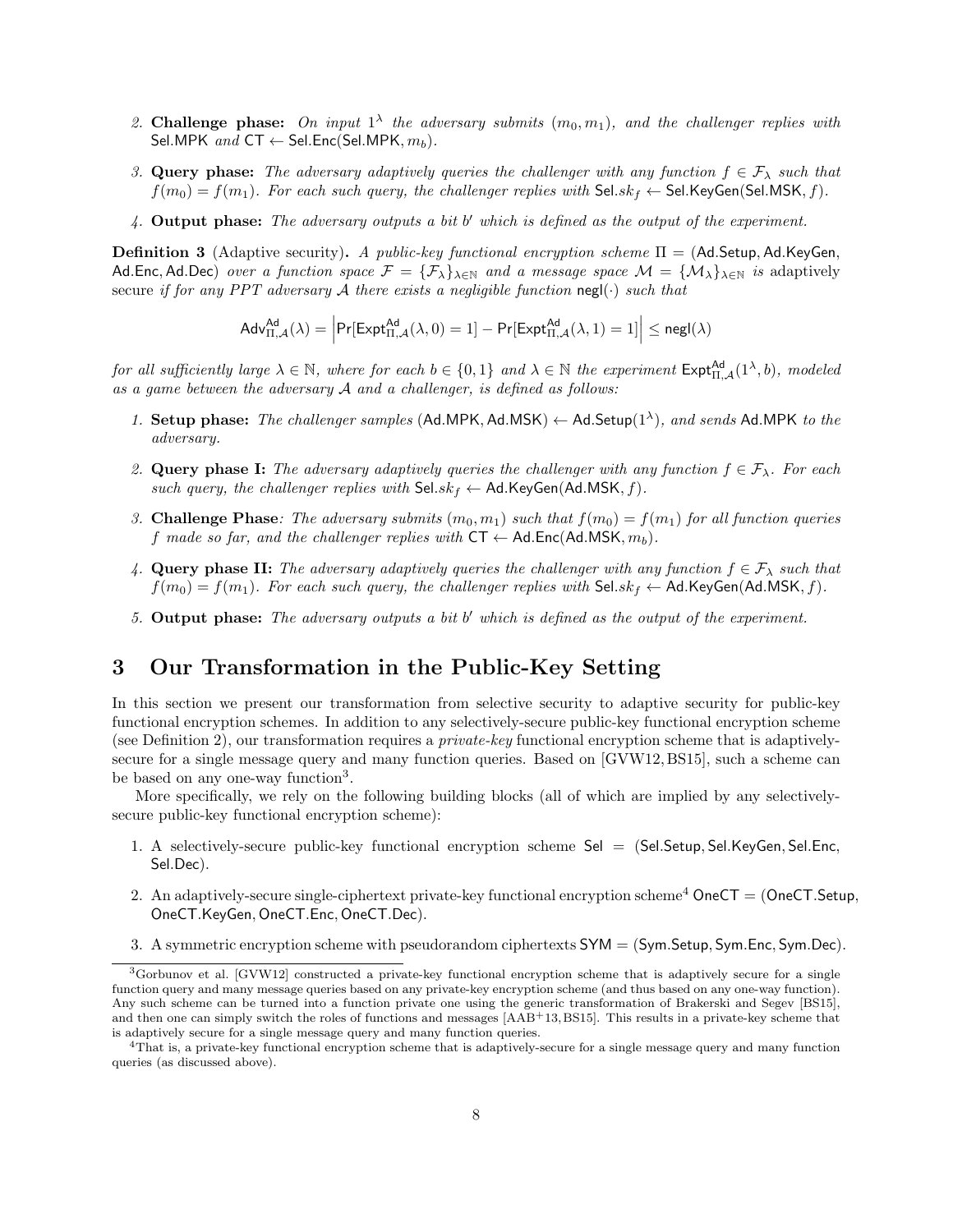4. A pseudorandom function family  $\mathcal F$  with a key space  $\mathcal K$ .

Our adaptively-secure scheme Ad = (Ad.Setup, Ad.KeyGen, Ad.Enc, Ad.Dec) is defined as follows.

- The setup algorithm: On input  $1^{\lambda}$  the setup algorithm Ad.Setup samples (Sel.MPK, Sel.MSK)  $\leftarrow$ Sel.Setup( $1^{\lambda}$ ), and outputs Ad.MPK = Sel.MPK and Ad.MSK = Sel.MSK.
- The key-generation algorithm: On input the secret key  $Ad.MSK = Sel.MSK$  and a function f, the key-generation algorithm Ad.KeyGen first samples  $C_E \leftarrow \{0,1\}^{\ell_1(\lambda)}$  and  $\tau \leftarrow \{0,1\}^{\ell_2(\lambda)}$  uniformly and independently. Then, it computes and outputs  $\mathsf{Ad}.sk_f = \mathsf{Sel}.sk_G \leftarrow \mathsf{Sel}.\mathsf{KeyGen}(\mathsf{Sel}.\mathsf{MSK}, G_{f,C_E,\tau}),$ where the function  $G_{f,C_E,\tau}$  is defined in figure 1.
- The encryption algorithm: On input the public key Ad.MPK = Sel.MPK and a message  $m$ , the encryption algorithm Ad.Enc first samples  $K \leftarrow \mathcal{K}_{\lambda}$  and OneCT.SK  $\leftarrow$  OneCT.Setup(1<sup> $\lambda$ </sup>). Then, it outputs  $CT = (CT_0, CT_1)$ , where

 $CT_0 \leftarrow$  OneCT.Enc(OneCT.SK, m) and  $CT_1 \leftarrow$  Sel.Enc(Sel.MPK, (OneCT.SK, K,  $0^{\lambda}, 0)$ ).

• The decryption algorithm: On input a functional key  $Ad.sk_f = Sel.sk_G$  and a ciphertext CT =  $(CT_0, CT_1)$ , the decryption algorithm Ad.Dec first computes OneCT. $sk_f \leftarrow$  Sel.Dec(Sel. $sk_G$ , CT<sub>1</sub>). Then, it computes  $m \leftarrow$  OneCT.Dec(OneCT.s $k_f$ , CT<sub>0</sub>) and outputs m.

 $G_{f,C_E,\tau}$ (OneCT.SK, K, Sym.K,  $\beta$ ):

1. If  $\beta = 1$  output OneCT.sk<sub>f</sub>  $\leftarrow$  Sym.Dec(Sym.K,  $C_E$ ).

2. Otherwise, output  $OneCT.sk_f \leftarrow OneCT.KeyGen(OneCT.SK, f; PRF<sub>K</sub>(\tau)).$ 

**Figure 1:** The function  $G_{f,C_E,\tau}$ .

The correctness of the above scheme easily follows from that of its underlying building blocks, and in the remainder of this section we prove the following theorem:

**Theorem 2.** Assuming that: (1) Sel is a selectively-secure public-key functional encryption scheme, (2) OneCT is an adaptively-secure single-ciphertext private-key functional encryption scheme, (3) SYM is a symmetric encryption scheme with pseudorandom ciphertexts, and  $(4)$  F is a pseudorandom function family, then Ad is an adaptively-secure public-key functional encryption scheme.

**Proof.** We show that any PPT adversary  $A$  succeeds in the adaptive security game (see Definition 3) with only negligible probability. We will show this in a sequence of hybrids. We denote the advantage of the adversary in Hybrid<sub>i</sub>, to be the probability that the adversary outputs 1 in this hybrid and this quantity is denoted by  $\mathsf{Adv}_{i,b}^{\mathcal{A}}$ . For  $b \in \{0,1\}$ , we define the following hybrids.

**Hybrid<sub>1.b</sub>:** This corresponds to the real experiment when the challenger encrypts the message  $m_b$ . More precisely, the challenger produces an encryption  $CT = (CT_0, CT_1)$  where

> $CT_0 \leftarrow$  OneCT.Enc(OneCT.SK, m) and  $\mathsf{CT}_1 \leftarrow \mathsf{Sel}.\mathsf{Enc}(\mathsf{Sel}.\mathsf{MPK}, (\mathsf{OneCT}.\mathsf{SK}, \mathsf{K}, 0^\lambda, 0)).$

**Hybrid<sub>2.b</sub>:** The challenger replaces the hard-coded ciphertext  $C_E$  in every functional key corresponding to a query f made by the adversary, with a symmetric key encryption of  $\text{OneCT}.sk_f$  (note that each key has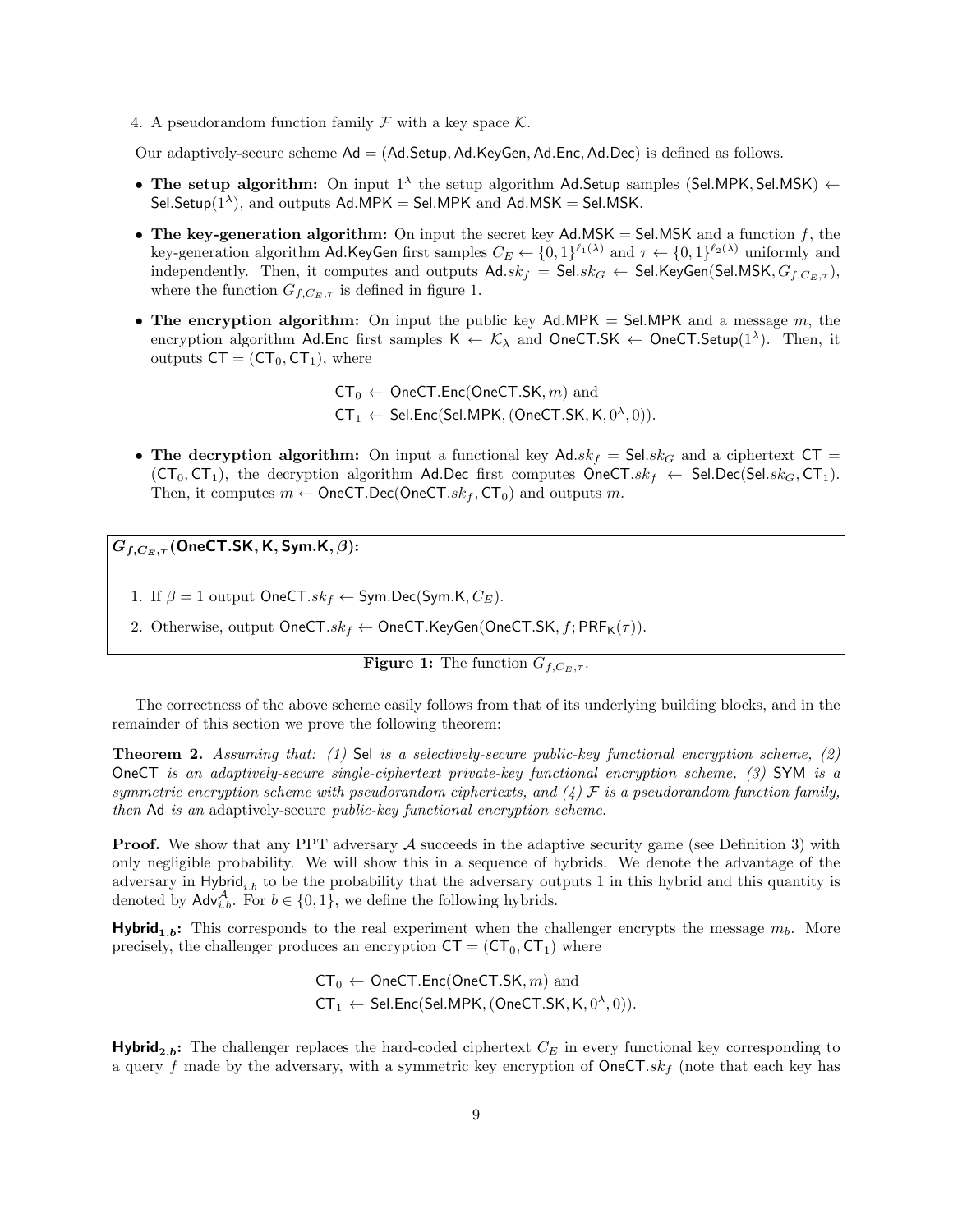its own different  $C_E$ ). Here, OneCT.s $k_f$  is the output of OneCT.KeyGen(OneCT.SK<sup>\*</sup>, f; PRF<sub>K\*</sub>( $\tau$ )) and K<sup>\*</sup> is a PRF key drawn from the key space  $K$ . Further, the symmetric encryption is computed with respect to Sym.K<sup>\*</sup>, where Sym.K<sup>\*</sup> is the output of Sym.Setup(1<sup> $\lambda$ </sup>) and  $\tau$  is the tag associated to the functional key of f. The same Sym.K<sup>\*</sup> and K<sup>\*</sup> are used while generating all the functional keys, and K<sup>\*</sup> is used for generating the challenge ciphertext  $CT^* = (CT_0^*, CT_1^*)$  (that is,  $CT_0^* \leftarrow$  OneCT.Enc(OneCT.SK<sup>\*</sup>,  $m_b$ ) and  $CT_1^* \leftarrow$  Sel.Enc(Sel.MSK, (OneCT.SK<sup>\*</sup>, K<sup>\*</sup>, 0<sup> $\lambda$ </sup>, 0))). The rest of the hybrid is the same as the previous hybrid, Hybrid $_{1.b}$ .

Note that the symmetric key Sym.K<sup>\*</sup> is not used for any purpose other than generating the values  $C_E$ . Therefore, the pseudorandom ciphertexts property of the symmetric scheme implies that Hybrid<sub>2.b</sub> and Hybrid<sub>1,b</sub> are indistinguishable.

Claim 1. Assuming the pseudorandom ciphertexts property of SYM, for each  $b \in \{0,1\}$  we have  $|\text{Adv}^{\mathcal{A}}_{1,b} \mathsf{Adv}_{2.b}^{\mathcal{A}} \vert \le \mathsf{negl}(\lambda).$ 

Proof. Suppose there exists an adversary such that the difference in the advantages is non-negligible, then we construct a reduction that can break the security of SYM. The reduction internally executes the adversary by simulating the role of the challenger in the adaptive public-key FE game. It answers both the message and the functional queries made by the adversary as follows. The reduction first executes OneCT.Setup( $1^{\lambda}$ ) to obtain OneCT.SK<sup>\*</sup>. It then samples K<sup>\*</sup> from K. Further, the reduction generates Sel.MSK, which is the output of Sel.Setup( $1^{\lambda}$ ) and Sym.K<sup>\*</sup>, which is the output of Sym.Setup( $1^{\lambda}$ ). When the adversary submits a functional query f, the reduction first picks  $\tau$  at random. The reduction executes OneCT.KeyGen(OneCT.SK<sup>\*</sup>, f; PRF(K<sup>\*</sup>( $\tau$ ))) to obtain OneCT.skf. It then sends OneCT.skf to the challenger of the symmetric encryption scheme. The challenger returns back with  $C_E$ , where  $C_E$  is either a uniformly random string or it is an encryption of  $OneCT.sk_f$ . The reduction then generates a selectivelysecure FE functional key of  $G_{f,C<sub>E,T</sub>}$  and denote the result by Sel.sk<sub>G</sub> which is sent to the adversary. The message queries made by the adversary are handled as in  $H$ ybrid<sub>1</sub>. That is, the adversary submits the message-pair query  $(m_0, m_1)$  and the reduction sends  $CT^* = (CT_0^*, CT_1^*)$  back to the adversary, where  $CT_0^* = \text{OneCT}.\text{Enc}(\text{OneCT}.\text{SK}^*, m_b) \text{ and } CT_1^* = \text{Sel}.\text{Enc}(\text{Sel}.\text{MSK}, (0^\lambda, 0^\lambda, \text{Sym}.\text{K}^*, 1)).$ 

If the challenger of the symmetric key encryption scheme sends a uniformly random string back to the reduction every time the reduction makes a query to the challenger then we are in  $\mathsf{Hybrid}_{1,b}$ , otherwise we are in Hybrid<sub>2</sub><sup>b</sup>. Since the adversary can distinguish both the hybrids with non-negligible probability, we have that the reduction breaks the security of the symmetric key encryption scheme with non-negligible probability. From our hypothesis, we have that the reduction breaks the security of the symmetric key encryption scheme with non-negligible probability. This proves the claim. Е

**Hybrid**<sub>3.b</sub>: The challenger modifies the challenge ciphertext  $CT^* = (CT_0^*, CT_1^*)$  so that  $CT_1^*$  is an encryption of  $(0^{\lambda}, 0^{\lambda}, Sym.K^*, 1)$ . The ciphertext component  $CT_0^*$  is not modified (i.e.,  $CT_0^* =$  OneCT.Enc(OneCT.SK<sup>\*</sup>, m<sub>b</sub>)). The rest of the hybrid is the same as the previous hybrid,  $Hybrid<sub>2.b</sub>$ .

Note that the functionality of the functional keys generated using the underlying selectively-secure scheme is unchanged with the modified  $\mathsf{CT}_1^*$ . Therefore, its selective security implies that  $\mathsf{Hybrid}_{3,b}$  and  $\mathsf{Hybrid}_{2,b}$  are indistinguishable.

**Claim 2.** Assuming the selective security of Sel, for each  $b \in \{0,1\}$  we have  $|\text{Adv}_{2.b}^{\mathcal{A}} - \text{Adv}_{3.b}^{\mathcal{A}}| \leq \text{negl}(\lambda)$ .

**Proof.** Suppose the claim is not true for some adversary  $A$ , we construct a reduction that breaks the security of Sel. Our reduction will internally execute  $A$  by simulating the role of the challenger of the adaptive FE game.

Our reduction first executes OneCT.Setup( $1^{\lambda}$ ) to obtain OneCT.SK<sup>\*</sup>. It then samples K<sup>\*</sup> from K. It also executes Sym. Setup(1<sup> $\lambda$ </sup>) to obtain Sym. K<sup>\*</sup>. The reduction then sends the message pair  $($ (OneCT.SK<sup>\*</sup>, K<sup>\*</sup>, 0<sup> $\lambda$ </sup>, 0),  $(0^{\lambda}, 0^{\lambda}, \text{Sym.K}^*, 1)$  to the challenger of the selective game. The challenger replies back with the public key Sel.MPK and the challenge ciphertext  $CT_1^*$ . The reduction is now ready to interact with the adversary A. If A makes a functional query f then the reduction constructs the circuit  $G_{f,C_{E},\tau}$  as in Hybrid<sub>2,b</sub>. It then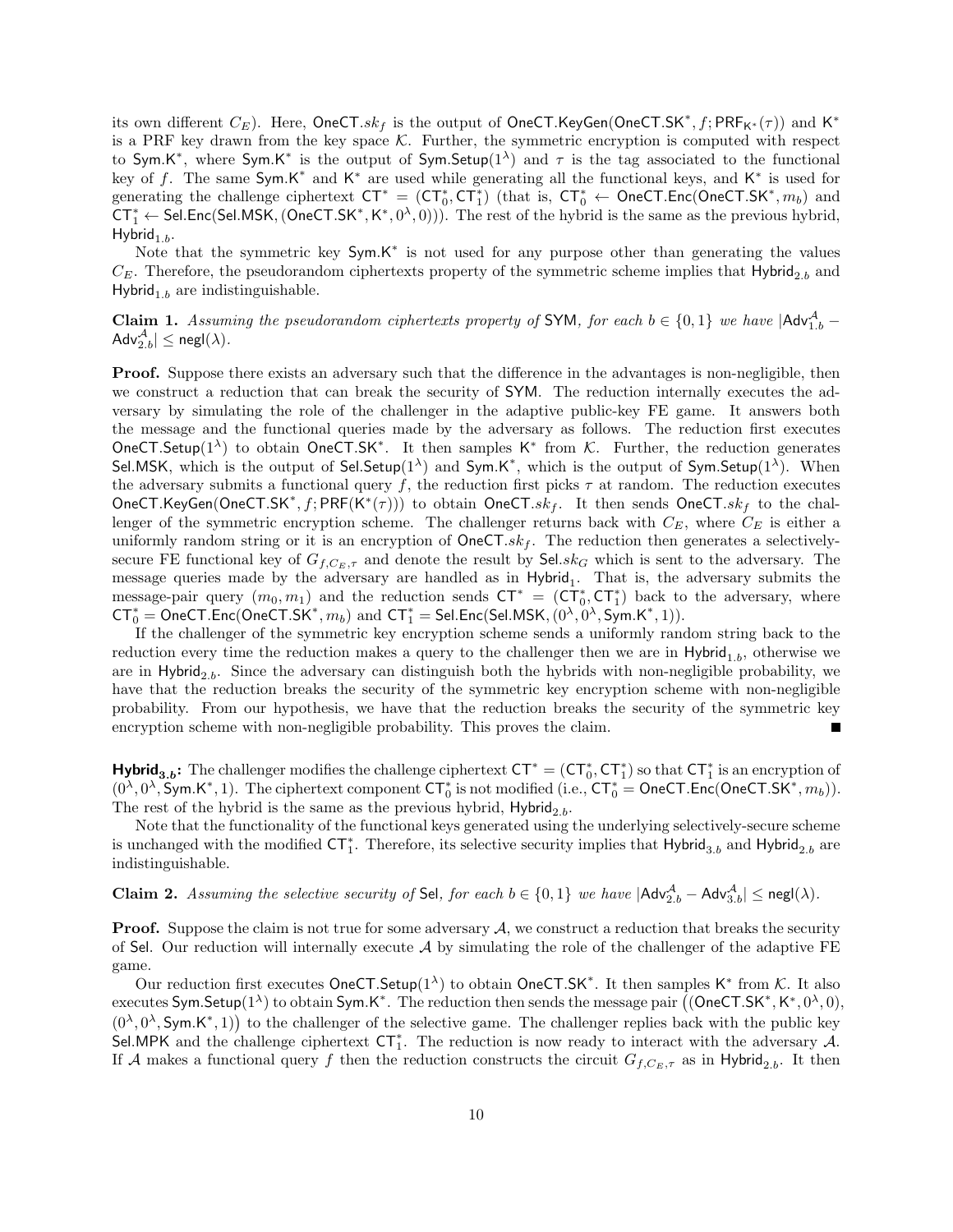queries the challenger of the selective game with the function G and in return it gets the key Sel.skg. The reduction then sets  $Ad.sk_f$  to be  $Sel. sk_G$  which it then sends back to A. If A submits a message pair  $(m_0, m_1)$ , the reduction executes OneCT.Enc(OneCT.SK<sup>\*</sup>, m<sub>0</sub>) to obtain CT<sub>0</sub><sup>\*</sup>. It then sends the ciphertext  $CT^* = (CT_0^*, CT_1^*)$  to the adversary. The output of the reduction is the output of A.

We claim that the reduction is a legal adversary in the selective security game of Sel, i.e., for challenge message query  $(M_0 = (\text{OneCT.SK}^*, K^*, 0^{\lambda}, 0), M_1 = (0^{\lambda}, 0^{\lambda}, \text{Sym.K}^*, 1))$  and every functional query of the form  $G_{f,C_E,\tau}$  made by the reduction, we have that  $G_{f,C_E,\tau}(M_0) = G_{f,C_E,\tau}(M_1)$ : By definition,  $G_{f,C_E,\tau}(M_0)$ is the functional key of f, with respect to key OneCT.SK<sup>\*</sup> and randomness  $\mathsf{PRF}_{\mathsf{K}^*}(\tau)$ . Further,  $G_{f,C_E,\tau}(M_1)$ is the decryption of  $C_E$  which is nothing but the functional key of f, with respect to key OneCT.SK<sup>\*</sup> and randomness  $PRF_{K^*}(\tau)$ . This proves that the reduction is a legal adversary in the selective security game.

If the challenger of the selective game sends back an encryption of  $(OneCT.SK^*, K^*, 0^{\lambda}, 0)$  then we are in Hybrid<sub>2,b</sub> else if the challenger encrypts  $(0^{\lambda}, 0^{\lambda}, Sym.K^*, 1)$  then we are in Hybrid<sub>3,b</sub>. By our hypothesis, this means the reduction breaks the security of the selective game with non-negligible probability that contradicts the security of Sel. This completes the proof of the claim. П

**Hybrid<sub>4.b</sub>:** For every function query f made by the adversary, the challenger generates  $C_E$  by executing Sym.Enc(Sym.K\*, OneCT. $sk_f$ ), with OneCT. $sk_f$  being the output of OneCT.KeyGen(OneCT.SK\*, f; R), where R is picked at random. The rest of the hybrid is the same as the previous hybrid.

Note that the PRF key  $K^*$  is not explicitly needed in the previous hybrid, and therefore the pseudorandomness of  $\mathcal F$  implies that Hybrid<sub>4,b</sub> and Hybrid<sub>3,b</sub> are indistinguishable.

Claim 3. Assuming that F is a pseudorandom function family, for each  $b \in \{0,1\}$  we have  $|\text{Adv}_{3.b}^{\mathcal{A}} - \text{Adv}_{4.b}^{\mathcal{A}}|$  ≤  $negl(\lambda)$ .

**Proof.** Suppose the claim is false for some PPT adversary  $A$ , we construct a reduction that internally executes A and breaks the security of the pseudorandom function family  $\mathcal F$ . The reduction simulates the role of the challenger of the adaptive game when interacting with  $A$ . The reduction answers the functional queries, made by the adversary as follows; the message queries are answered as in Hybrid<sub>4.b</sub> (or Hybrid<sub>4.b</sub>). For every functional query f made by the adversary, the reduction picks  $\tau$  at random which is then forwarded to the challenger of the PRF security game. In response it receives  $R^*$ . The reduction then computes  $C_E$ to be Sym.Enc(Sym.K\*, OneCT. $sk_f$ ), where OneCT. $sk_f =$  OneCT.KeyGen(OneCT.SK\*,  $f; R^*$ ). The reduction then proceeds as in the previous hybrids to compute the functional key  $Ad.sk_f$  which it then sends to  $A$ .

If the challenger of the PRF game sent  $R^* = \text{PRF}_{K^*}(\tau)$  back to the reduction then we are in Hybrid<sub>3.b</sub> else if  $R^*$  is generated at random by the challenger then we are in  $\mathsf{Hybrid}_{4,b}$ . From our hypothesis this means that the probability that the reduction distinguishes the pseudorandom value from random (at the point  $\tau$ ) is non-negligible, contradicting the security of the pseudorandom function family.

We now conclude the proof of the theorem by showing that  $\mathsf{Hybrid}_{4.0}$  is computationally indistinguishable from  $Hybrid_{4,1}$  based on the adaptive security of the underlying single-ciphertext scheme.

**Claim 4.** Assuming the adaptive security of the scheme OneCT, we have  $|Adv_{4.0}^{\mathcal{A}} - Adv_{4.1}^{\mathcal{A}}| \leq negl(\lambda)$ .

**Proof.** Suppose there exists a PPT adversary  $A$ , such that the claim is false. We design a reduction  $B$  that internally executes  $\mathcal A$  to break the adaptive security of OneCT.

The reduction simulates the role of the challenger of the adaptive public-key FE game. It answers both the functional as well as message queries made by the adversary as follows. If  $A$  makes a functional query  $f$ then it forwards it to the challenger of the adaptively-secure single-ciphertext FE scheme. In return it receives OneCT. $sk_f$ . It then encrypts it using the symmetric encryption scheme, where the symmetric key is picked by the reduction itself, and denote the resulting ciphertext to be  $C_E$ . The reduction then constructs the circuit  $G_{f,C_{E,T}}$ , with  $\tau$  being picked at random, as in the previous hybrids. Finally, the reduction computes the selective public-key functional key of  $G_{f,C_E,\tau}$ , where the reduction itself picks the master secret key of selective public-key FE scheme. The resulting functional key is then sent to  $A$ . If  $A$  makes a message-pair query  $(m_0, m_1)$ , the reduction forwards this message pair to the challenger of the adaptive game. In response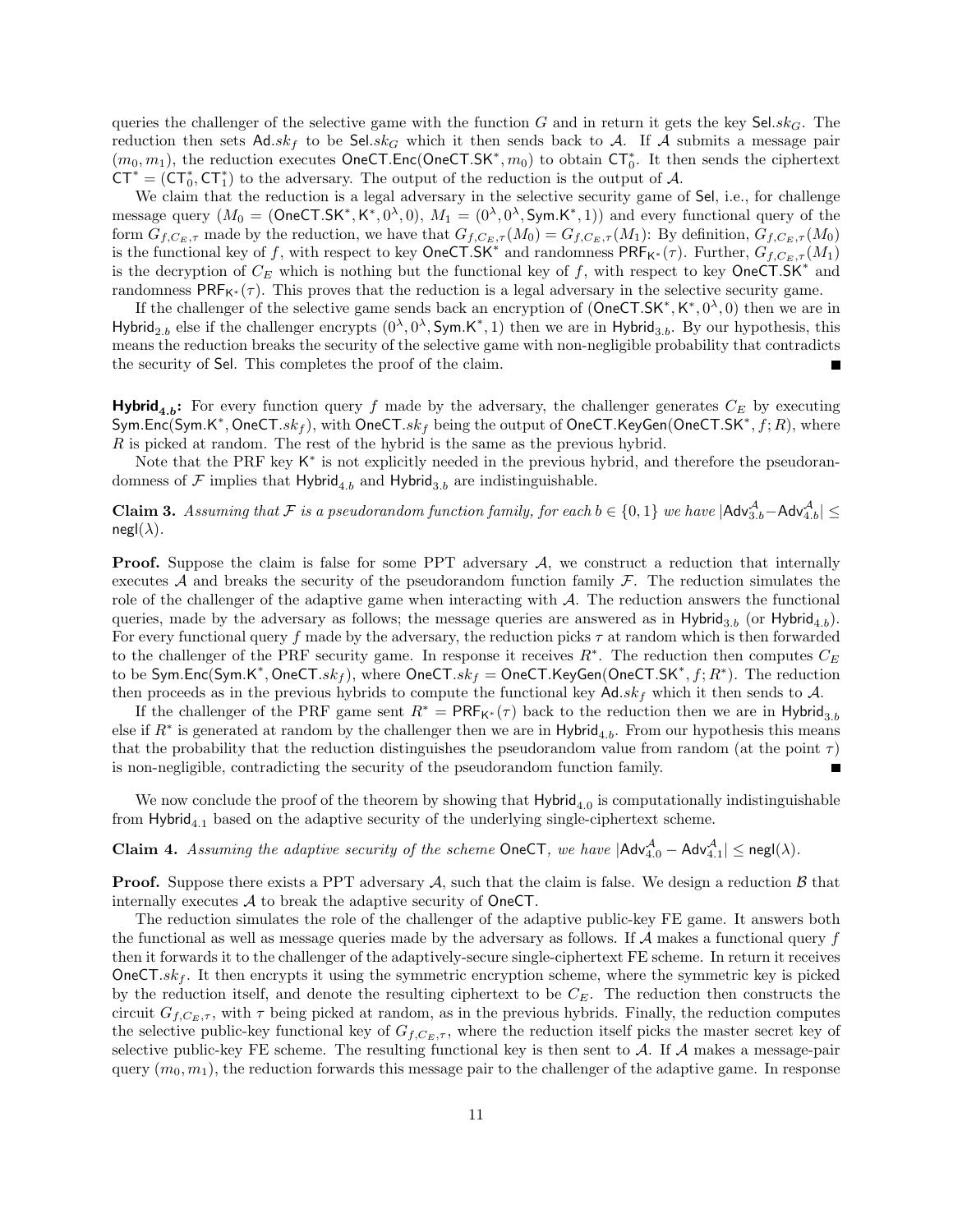it receives  $CT_0^*$ . The reduction then generates  $CT_1^*$  on its own where  $CT_1^*$  is the selective FE encryption of  $(0^{\lambda}, 0^{\lambda}, \mathsf{Sym.K}^*, 1)$ . The reduction then sends  $\mathsf{CT}^* = (\mathsf{CT}_0^*, \mathsf{CT}_1^*)$  to A. The output of the reduction is the output of A.

We note that the reduction is a legal adversary in the adaptive game of  $OneCT$ , i.e., for every challenge message query  $(m_0, m_1)$ , functional query f, we have that  $f(m_0) = f(m_1)$ : this follows from the fact that (i) the functional queries (resp., challenge message query) made by the adversary (of Ad) is the same as the functional queries (resp., challenge message query) made by the reduction, and (ii) the adversary (of Ad) is a legal adversary. This proves that the reduction is a legal adversary in the adaptive game.

If the challenger sends an encryption of  $m_0$  then we are in  $H$ ybrid<sub>4.0</sub> and if the challenger sends an encryption of  $m_1$  then we are in  $H$ ybrid<sub>4.1</sub>. From our hypothesis, this means that the reduction breaks the security of OneCT. This proves the claim.

П

### 4 From Shallow Circuits to All Circuits

In this section we show that a functional encryption scheme that supports functions computable by shallow circuits can be transformed into one that supports functions computable by arbitrarily deep circuits. In particular, the shallow class can be any class in which weak pseudorandom functions can be computed and has some composition properties.<sup>5</sup> For concreteness we consider here the class  $NC<sup>1</sup>$ , which can compute weak pseudorandom functions under standard cryptographic assumptions such as DDH or LWE (a lower complexity class such as  $TC^0$  is also sufficient under standard assumptions). We focus here on private-key functional encryption schemes, and note that an essentially identical transformation applies for public-key scheme.

While we present a direct reduction below, we notice that this property can be derived from the transformation in Section 3, by recalling some properties of Gurbunov et al.'s [GVW12] single-key functional encryption scheme. One can verify that their setup algorithm can be implemented in  $NC<sup>1</sup>$  (under the assumption that it can evaluate weak pseudorandom functions), regardless of the depth of the function being implemented. This property carries through even after applying the function privacy transformation of Brakerski and Segev [BS15]. Lastly, to implement our approach we need a symmetric encryption scheme with decryption in  $NC^1$ , which again translates to the evaluation of a weak pseudorandom function [NR04,BPR12].

(Computational) Randomized encodings [IK00, AIK05]. A (computational) randomized encoding scheme for a function class  $\mathcal F$  consists of two PPT algorithms (RE.Encode, RE.Decode). The PPT algorithm RE. Encode takes as input  $(1^{\lambda}, F, x, r)$ , where  $\lambda$  is the security parameter,  $F: \{0, 1\}^{\lambda} \to \{0, 1\}$  is a function in F, instance  $x \in \{0,1\}^{\lambda}$  and randomness r. The output is denoted by  $\hat{F}(x; r)$ . The PPT algorithm RE.Decode takes as input  $F(x; r)$  and outputs  $y = F(x)$ .

The security property states that there exists a PPT algorithm Sim that takes as input  $(1^{\lambda}, F(x))$  and outputs  $\textsf{SimOut}_{F(x)}$  such that any PPT adversary cannot distinguish the distribution  $\{F(x; r)\}$  from the distribution  $\{\textsf{SimOut}_{F(x)}\}.$  The following corollary is derived from applying Yao's garbled circuit technique using a weak PRF based encryption algorithm.

**Corollary 1.** Assuming a family of weak pseudorandom functions that can be evaluated in  $NC^1$ , there exists a randomized encoding scheme (RE.Encode, RE.Decode) for the class of polynomial size circuits, such that RE. Encode is computable in  $NC^1$ .

Our transformation. Let  $NCFE = (NCFE. Setup, NCFE. KeyGen, NCFE. Enc, NCFE. Dec)$  be a private-key functional encryption scheme for the class  $NC<sup>1</sup>$ . We assume that  $NCFE$  supports functions with multibit outputs, as otherwise it is always possible to produce a functional key for each output bit separately. We also use a pseudorandom function family denoted by  $\mathcal{F} = \{PRF_K(\cdot)\}_{K \in \mathcal{K}}$  and a symmetric encryption

<sup>&</sup>lt;sup>5</sup>Similarly to the class WEAK defined in [App14].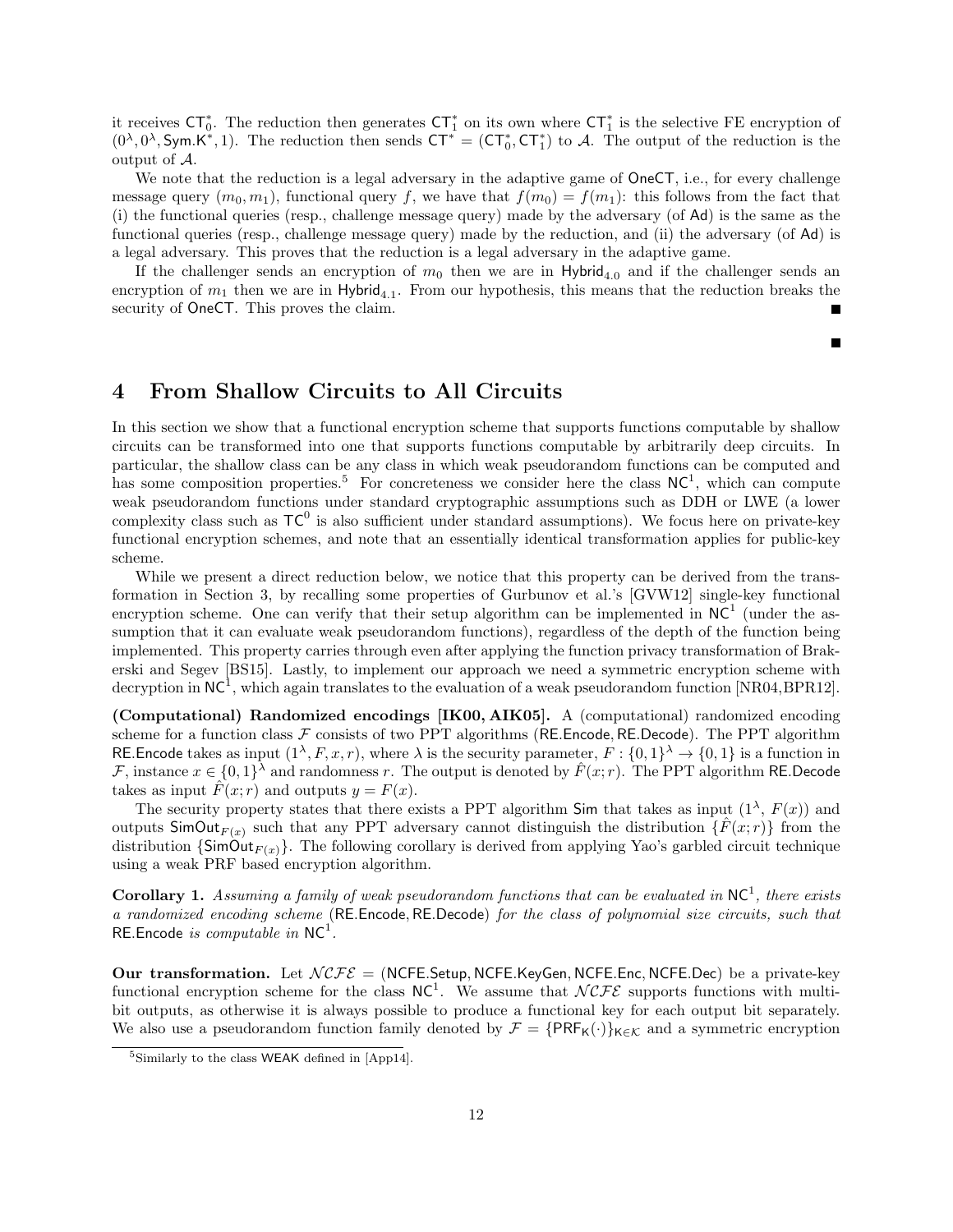scheme SYM = (Sym.Setup, Sym.Enc, Sym.Dec). We construct a private-key functional encryption scheme  $PFE = (PFE.Setup, PFE.KeyGen, PFEEnc, PFEDec)$  as follows.

- The setup algorithm: On input  $1^{\lambda}$  the algorithm PFE. Setup samples and outputs  $MSK \leftarrow \text{NCE}$ . Setup( $1^{\lambda}$ ).
- The key-generation algorithm: On input the secret key  $MSK$  and a circuit  $F$ , the algorithm PFE. KeyGen first samples  $C_E \leftarrow \{0,1\}^{\ell_1(\lambda)}$  and  $\tau \leftarrow \{0,1\}^{\lambda}$  uniformly and independently. Then, it computes a functional key  $SK_G \leftarrow \mathsf{NCFE}$ .KeyGen $(MSK, G_{F,C_E,\tau})$ , where the function  $G_{F,C_E,\tau}$  is defined in figure 2, and outputs  $(SK_G, F, C_E, \tau)$ .
- The encryption algorithm: On input the secret key  $MSK$  and a message x, the algorithm PFE. Enc first samples  $K_P \leftarrow \{0,1\}^{\lambda}$ , and then computes and outputs  $C \leftarrow \text{NCFE}.\text{Enc}(MSK, (x, K_P, 0^{\lambda}, 0)).$
- The decryption algorithm: On input a functional key  $SK_F = (SK_G, F, C_E, \tau)$  and a ciphertext C, the decryption algorithm PFE.Dec computes  $\widehat{F}(x) \leftarrow$  NCFE.Dec( $SK_G$ ,  $(F, C_E, \tau)$ , C) and then outputs  $RE.Decode(\widehat{F}(x)).$

 $G_{f,C_E,\tau}(x, K_P, K_E, \beta)$ :

1. If  $\beta = 1$  output  $\mathsf{Sym}.\mathsf{Dec}_{K_E}(C_E)$ .

2. Otherwise, output  $F(x; \text{PRF}_{K_P}(\tau)) = \text{RE.Encode}(F, x; \text{PRF}_{K_P}(\tau)).$ 

**Figure 2:** The function  $G_{f,C_F,\tau}$ .

The correctness of the above scheme easily follows from that of its underlying building blocks, and in the remainder of this section we provide a sketch for proving the following theorem:

**Theorem 3.** Assuming that: (1) NCFE is a selectively-secure private-key functional encryption scheme for  $NC<sup>1</sup>$ , (2) SYM is a symmetric encryption scheme with pseudorandom ciphertexts whose decryption circuit is in NC<sup>1</sup>, (3) PRF is a weak pseudorandom function family which can be evaluated in NC<sup>1</sup>, and (4) (RE.Encode, RE.Decode) is a randomized encoding scheme with encoding in NC<sup>1</sup>, then PFE is a selectively-secure privatekey functional encryption scheme for P.

**Proof Sketch**. The proof proceeds by a sequence of hybrids. For simplicity, we consider the case when the adversary submits a single challenge pair  $(m_0, m_1)$ , and the argument can be easily generalized to the case of multiple challenges.

**Hybrid<sub>0</sub>:** This corresponds to the real experiment where the challenger sends an encryption of  $m_0$  to the adversary.

**Hybrid<sub>1</sub>:** For every functional query F, the challenger replaces  $C_E$  with a symmetric encryption Sym.Enc(  $K_E, F(m_0; \text{PRF}_{K_P}(t))$  in the functional key for F. By a sequence of intermediate hybrids (as many as the number of function queries),  $H$ ybrid<sub>1</sub> can be shown to be computationally indistinguishable from  $H$ ybrid<sub>0</sub> based on the pseudorandom ciphertexts property of the symmetric encryption scheme.

**Hybrid<sub>2</sub>:** The challenge ciphertext will consist of an encryption of  $(m_0, 0, K_E, 1)$  instead of  $(m_0, K_P, 0^{\lambda}, 0)$ . This hybrid is computationally indistinguishable from  $Hybrid<sub>1</sub>$  by the security of the underlying functional encryption scheme.

**Hybrid<sub>3</sub>:** For every function query F, the challenger replaces  $C_E$  in all the functional keys with  $Sym.Enc(K_E,$  $F(m_0; r)$  for a uniform r. By a sequence of intermediate hybrids (as many as the number of function queries), Hybrid<sub>3</sub> can be shown to be computationally indistinguishable from Hybrid<sub>2</sub> based on the security of PRF.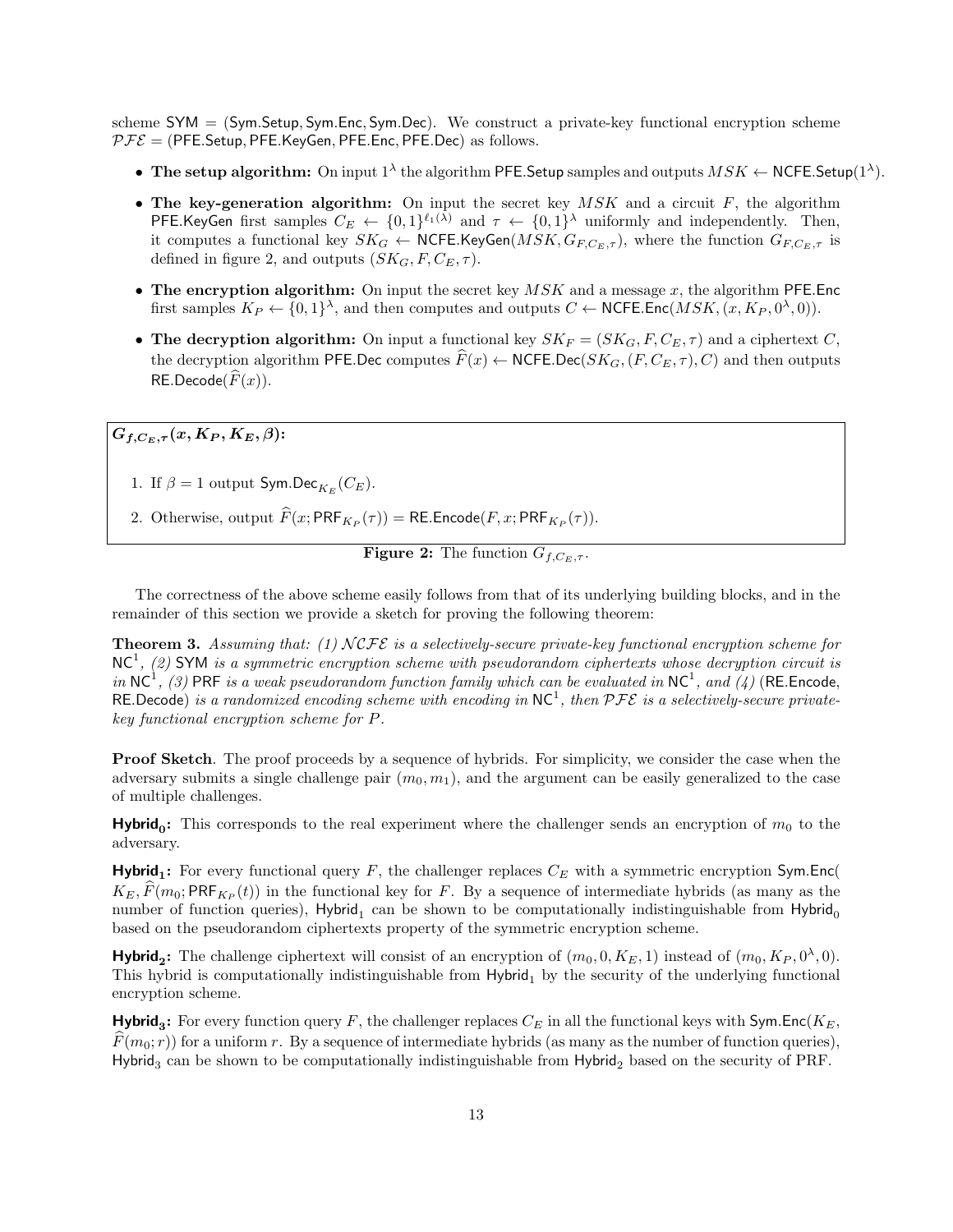**Hybrid<sub>4</sub>:** Finally, for every function query F, the challenger replaces  $F(m_0; r)$  in the ciphertext hardwired in the functional key for F by the simulated randomized encoding  $\textsf{Sim}(1^{\lambda}, F(m_0))$ . By a sequence of intermediate hybrids (as many as the number of function queries),  $H$ ybrid<sub>4</sub> can be shown to be computationally indistinguishable from  $Hybrid<sub>3</sub>$  based on the security of randomized encodings. Note that the this hybrid does not depend on whether  $m_0$  or  $m_1$  was encrypted since for all function queries F it holds that  $F(m_0) = F(m_1)$ , and this proves the security of  $PFE$ .

### References

- [AAB+13] S. Agrawal, S. Agrawal, S. Badrinarayanan, A. Kumarasubramanian, M. Prabhakaran, and A. Sahai. Function private functional encryption and property preserving encryption: New definitions and positive results. Cryptology ePrint Archive, Report 2013/744, 2013.
- [AIK05] B. Applebaum, Y. Ishai, and E. Kushilevitz. Computationally private randomizing polynomials and their applications. In 20th Annual IEEE Conference on Computational Complexity (CCC 2005), 11-15 June 2005, San Jose, CA, USA, pages 260–274. IEEE Computer Society, 2005.
- [App14] B. Applebaum. Bootstrapping obfuscators via fast pseudorandom functions. In Advances in  $Cryptology - ASIACRYPT'14$ , pages 162–172, 2014.
- [BB04] D. Boneh and X. Boyen. Efficient selective-id secure identity-based encryption without random oracles. In Advances in Cryptology – EUROCRYPT '04, pages 223–238, 2004.
- [BCO+04] D. Boneh, G. D. Crescenzo, R. Ostrovsky, and G. Persiano. Public key encryption with keyword search. In Advances in Cryptology - EUROCRYPT '04, pages 506-522, 2004.
- [BCP14] E. Boyle, K. Chung, and R. Pass. On extractability obfuscation. In Proceedings of the 11th Theory of Cryptography Conference, pages 52–73, 2014.
- [BF03] D. Boneh and M. K. Franklin. Identity-based encryption from the Weil pairing. SIAM Journal on Computing, 32(3):586–615, 2003.
- [BPR12] A. Banerjee, C. Peikert, and A. Rosen. Pseudorandom functions and lattices. In Advances in  $Cryptology - EUROCRYPT 712$ , pages 719–737, 2012.
- [BS15] Z. Brakerski and G. Segev. Function-private functional encryption in the private-key setting. To appear in Proceedings of the 12th Theory of Cryptography Conference, 2015. Available as Cryptology ePrint Archive, Report 2014/550.
- [BSW11] D. Boneh, A. Sahai, and B. Waters. Functional encryption: Definitions and challenges. In Proceedings of the 8th Theory of Cryptography Conference, pages 253–273, 2011.
- [CIJ<sup>+</sup>13] A. D. Caro, V. Iovino, A. Jain, A. O'Neill, O. Paneth, and G. Persiano. On the achievability of simulation-based security for functional encryption. In Advances in Cryptology – CRYPTO '13, pages 519–535, 2013.
- [GGH<sup>+</sup>13] S. Garg, C. Gentry, S. Halevi, M. Raykova, A. Sahai, and B. Waters. Candidate indistinguishability obfuscation and functional encryption for all circuits. In Proceedings of the 54th Annual IEEE Symposium on Foundations of Computer Science, pages 40–49, 2013.
- [GGH<sup>+</sup>14a] S. Garg, C. Gentry, S. Halevi, and M. Zhandry. Fully secure attribute based encryption from multilinear maps. IACR Cryptology ePrint Archive, 2014:622, 2014.
- [GGH<sup>+</sup>14b] S. Garg, C. Gentry, S. Halevi, and M. Zhandry. Fully secure functional encryption without obfuscation. Cryptology ePrint Archive, Report 2014/666, 2014.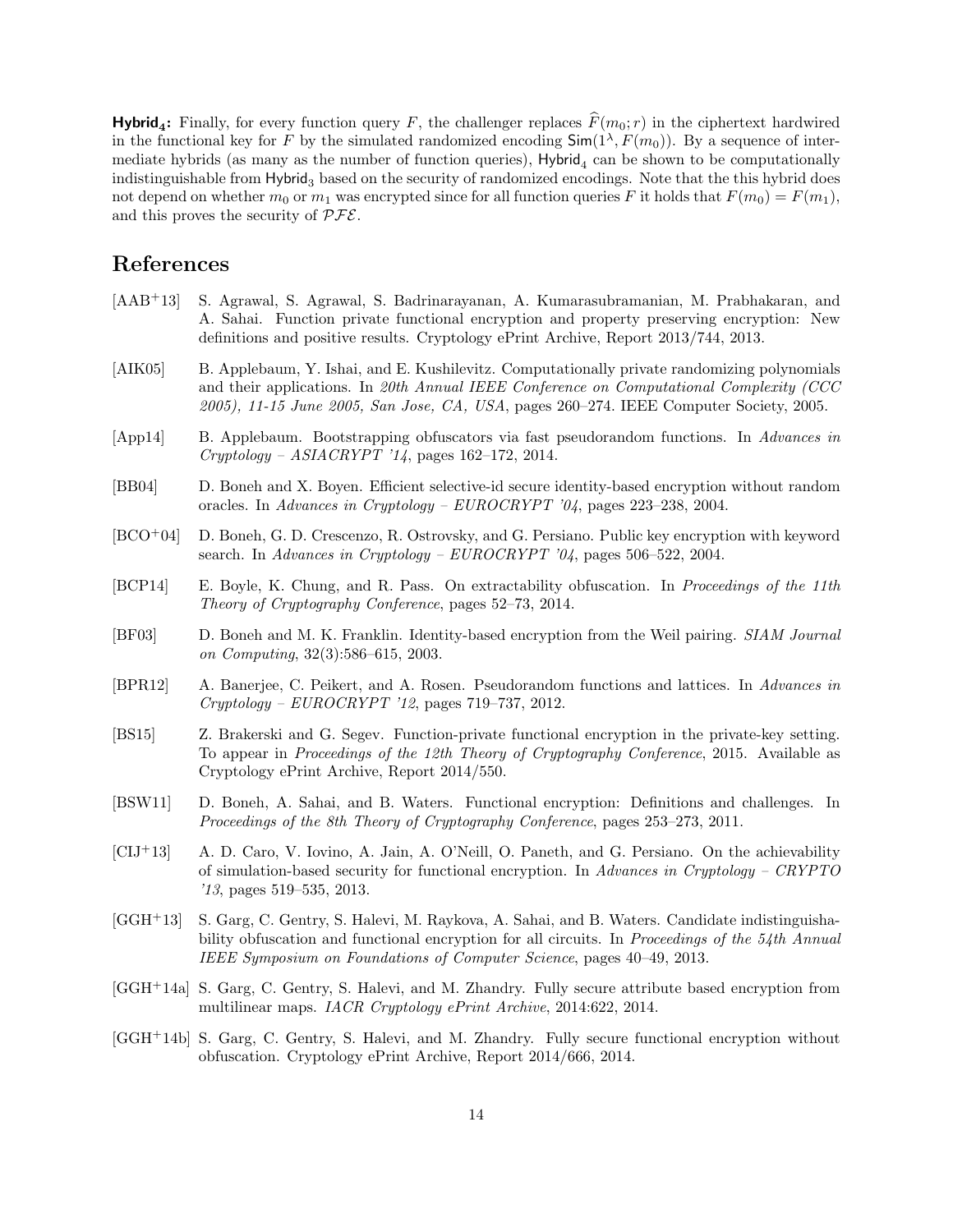- [GGM86] O. Goldreich, S. Goldwasser, and S. Micali. How to construct random functions. Journal of the ACM, 33(4):792–807, 1986.
- [GHR+14] C. Gentry, S. Halevi, M. Raykova, and D. Wichs. Outsourcing private RAM computation. In 55th IEEE Annual Symposium on Foundations of Computer Science, FOCS 2014, Philadelphia, PA, USA, October 18-21, 2014, pages 404–413. IEEE Computer Society, 2014.
- [GKP+13] S. Goldwasser, Y. Kalai, R. A. Popa, V. Vaikuntanathan, and N. Zeldovich. Reusable garbled circuits and succinct functional encryption. In Proceedings of the 45th Annual ACM Symposium on Theory of Computing, pages 555–564, 2013.
- [Gol04] O. Goldreich. Foundations of Cryptography Volume 2: Basic Applications. Cambridge University Press, 2004.
- [GPS+06] V. Goyal, O. Pandey, A. Sahai, and B. Waters. Attribute-based encryption for fine-grained access control of encrypted data. In Proceedings of the 13th ACM Conference on Computer and Communications Security, pages 89–98, 2006.
- [GVW12] S. Gorbunov, V. Vaikuntanathan, and H. Wee. Functional encryption with bounded collusions via multi-party computation. In Advances in Cryptology – CRYPTO '12, pages 162–179, 2012.
- [GVW13] S. Gorbunov, V. Vaikuntanathan, and H. Wee. Attribute-based encryption for circuits. In Proceedings of the 45th Annual ACM Symposium on Theory of Computing, pages 545–554, 2013.
- [IK00] Y. Ishai and E. Kushilevitz. Randomizing polynomials: A new representation with applications to round-efficient secure computation. In Proceedings of the 41st Annual IEEE Symposium on Foundations of Computer Science, pages 294–304, 2000.
- [KSW08] J. Katz, A. Sahai, and B. Waters. Predicate encryption supporting disjunctions, polynomial equations, and inner products. In Advances in Cryptology –  $EUROCRYPT$  '08, pages 146–162, 2008.
- [LOS+10] A. B. Lewko, T. Okamoto, A. Sahai, K. Takashima, and B. Waters. Fully secure functional encryption: Attribute-based encryption and (hierarchical) inner product encryption. In Advances in Cryptology –  $EUROCRYPT'10$ , pages 62–91, 2010.
- [LW10] A. B. Lewko and B. Waters. New techniques for dual system encryption and fully secure HIBE with short ciphertexts. In Proceedings of the 7th Theory of Cryptography Conference, pages 455–479, 2010.
- [LW12] A. B. Lewko and B. Waters. New proof methods for attribute-based encryption: Achieving full security through selective techniques. In Advances in Cryptology – CRYPTO '12, pages 180–198, 2012.
- [NR04] M. Naor and O. Reingold. Number-theoretic constructions of efficient pseudo-random functions. Journal of the ACM, 51(2):231–262, 2004.
- [O'N10] A. O'Neill. Definitional issues in functional encryption. Cryptology ePrint Archive, Report 2010/556, 2010.
- [SS10] A. Sahai and H. Seyalioglu. Worry-free encryption: functional encryption with public keys. In Proceedings of the 17th ACM Conference on Computer and Communications Security, pages 463–472, 2010.
- [SW05] A. Sahai and B. Waters. Fuzzy identity-based encryption. In Advances in Cryptology EURO-CRYPT '05, pages 457–473, 2005.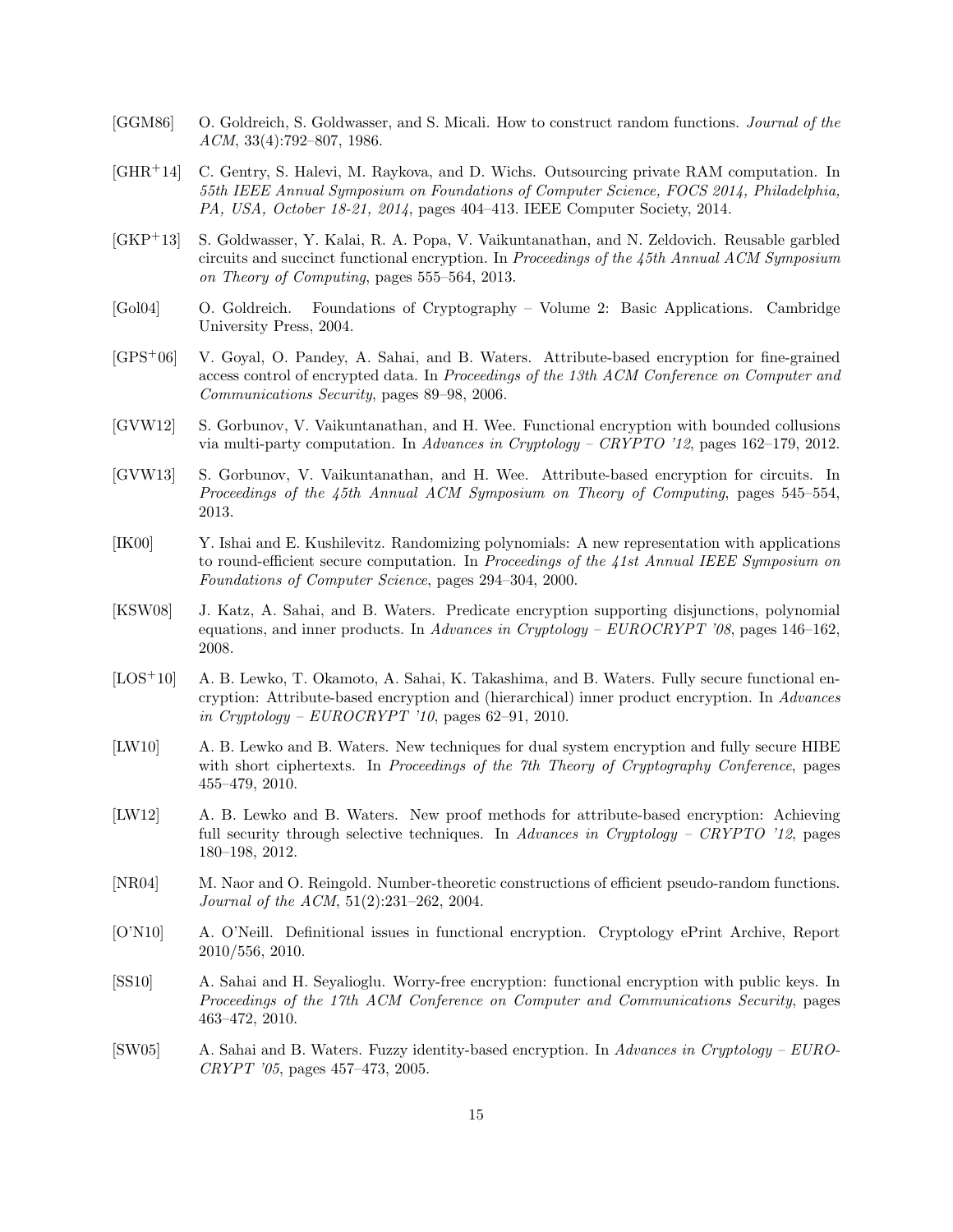- [Wat09] B. Waters. Dual system encryption: Realizing fully secure IBE and HIBE under simple assumptions. In Advances in Cryptology – CRYPTO '09, pages 619–636, 2009.
- [Wat14] B. Waters. A punctured programming approach to adaptively secure functional encryption. Cryptology ePrint Archive, Report 2014/588, 2014.

## A Preliminaries (Cont.)

### A.1 Private-Key Functional Encryption

A private-key functional encryption (FE) scheme Priv over a message space  $\mathcal{M} = {\mathcal{M}}_{\lambda}$ <sub> $\lambda \in \mathbb{N}$ </sub> and a function space  $\mathcal{F} = \{ \mathcal{F}_\lambda \}_{\lambda \in \mathbb{N}}$  is a tuple (Priv.Setup, Priv.KeyGen, Priv.Enc, Priv.Dec) of PPT algorithms with the following properties:

- Priv. Setup( $1^{\lambda}$ ): The setup algorithm takes as input the unary representation of the security parameter, and outputs a secret key Priv.MSK.
- Priv.KeyGen(Priv.MSK,  $f$ ): The key-generation algorithm takes as input the secret key Priv.MSK and a function  $f \in \mathcal{F}_{\lambda}$ , and outputs a functional key Priv.sk<sub>f</sub>.
- Priv.Enc(Priv.MSK,  $m$ ): The encryption algorithm takes as input the secret key Priv.MSK and a message  $m \in \mathcal{M}_{\lambda}$ , and outputs a ciphertext CT.
- Priv.Dec(Priv.sk<sub>f</sub>, CT): The decryption algorithm takes as input a functional key Priv.sk<sub>f</sub> and a ciphertext CT, and outputs  $m \in \mathcal{M}_\lambda \cup \{\perp\}.$

In terms of correctness, we require that there exists a negligible function  $neg(\cdot)$  such that for all sufficiently large  $\lambda \in \mathbb{N}$ , for every message  $m \in \mathcal{M}_{\lambda}$ , and for every function  $f \in \mathcal{F}_{\lambda}$  it holds that

Priv.Dec(Priv.KeyGen(Priv.MSK, f), Priv.Enc(Priv.MSK,  $m$ )) =  $f(m)$ 

with probability at least  $1 - \text{negl}(\lambda)$ , where Priv.MSK  $\leftarrow$  Priv.Setup( $1^{\lambda}$ ), and the probability is taken over the random choices of all algorithms.

We consider the standard selective and adaptive indistinguishability-based notions for private-key functional encryption (see, for example, [BS15]). Intuitively, these notions ask that encryptions of any two messages,  $m_0$  and  $m_1$ , should be computationally indistinguishable given access to functional keys for any function f such that  $f(m_0) = f(m_1)$  and to an encryption oracle.

**Definition 4** (Selective security). A private-key functional encryption scheme  $\Pi =$  (Sel.Setup, Sel.KeyGen, Sel.Enc, Sel.Dec) over a function space  $\mathcal{F} = {\{\mathcal{F}_{\lambda}\}}_{\lambda \in \mathbb{N}}$  and a message space  $\mathcal{M} = {\{\mathcal{M}_{\lambda}\}}_{\lambda \in \mathbb{N}}$  is selectively secure if for any PPT adversary A there exists a negligible function negl( $\cdot$ ) such that

$$
\mathsf{Adv}^{\mathsf{Sel}}_{\Pi,\mathcal{A}}(\lambda) = \Big|\mathsf{Pr}[\mathsf{Expt}^{\mathsf{Sel}}_{\Pi,\mathcal{A}}(\lambda,0) = 1] - \mathsf{Pr}[\mathsf{Expt}^{\mathsf{Sel}}_{\Pi,\mathcal{A}}(\lambda,1) = 1] \Big| \leq \mathsf{negl}(\lambda),
$$

for all sufficiently large  $\lambda \in \mathbb{N}$ , where for each  $b \in \{0,1\}$  and  $\lambda \in \mathbb{N}$  the experiment  $\mathsf{Expt}^{\mathsf{Sel}}_{\Pi,\mathcal{A}}(1^\lambda,b)$ , modeled as a game between the adversary A and a challenger, is defined as follows:

- 1. Setup phase: The challenger samples Sel.MSK  $\leftarrow$  Sel.Setup(1<sup> $\lambda$ </sup>).
- 2. Message queries: On input  $1^{\lambda}$  the adversary submits  $((m_1^{(0)}, \ldots, m_p^{(0)}), (m_1^{(1)}, \ldots, m_p^{(1)}))$  for some polynomial  $p = p(\lambda)$ . The challenger replies with  $(c_1, \ldots, c_p)$ , where  $c_i \leftarrow$  Sel.Enc(Sel.MSK,  $m_i^{(b)}$ ) for every  $i \in [p]$ .
- 3. Function queries: The adversary adaptively queries the challenger with any function  $f \in \mathcal{F}_{\lambda}$  such that  $f(m_i^{(0)}) = f(m_i^{(1)})$  for every  $i \in [p]$ . For each such query, the challenger replies with Sel.sk<sub>f</sub>  $\leftarrow$ Sel.KeyGen(Sel.MSK, f).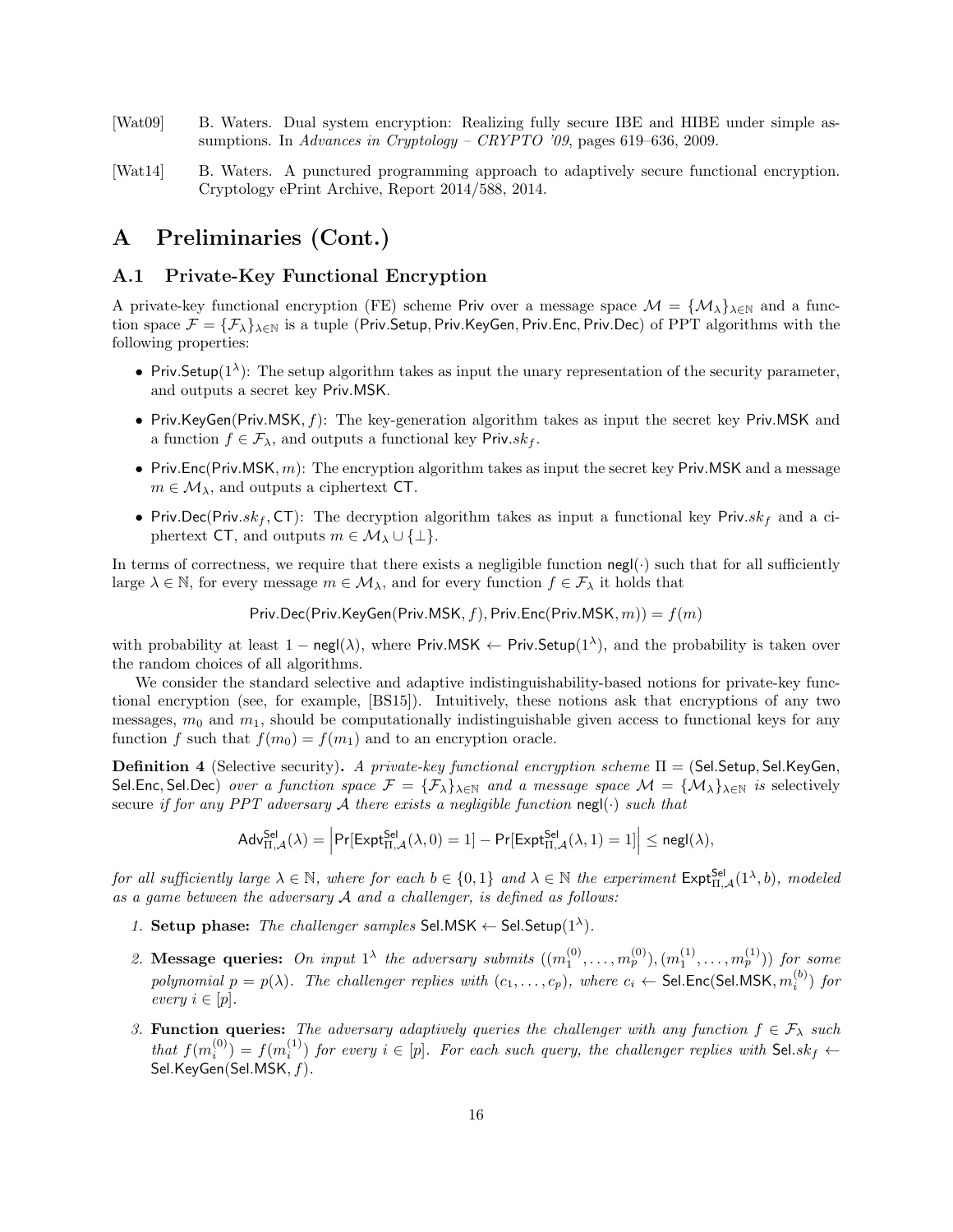4. Output phase: The adversary outputs a bit  $b'$  which is defined as the output of the experiment.

**Definition 5** (Adaptive security). A private-key functional encryption scheme  $\Pi$  = (Ad.Setup, Ad.KeyGen, Ad.Enc, Ad.Dec) over a function space  $\mathcal{F} = {\{\mathcal{F}_{\lambda}\}}_{\lambda \in \mathbb{N}}$  and a message space  $\mathcal{M} = {\{\mathcal{M}_{\lambda}\}}_{\lambda \in \mathbb{N}}$  is adaptively secure if for any PPT adversary A there exists a negligible function negl( $\cdot$ ) such that

$$
\mathsf{Adv}_{\Pi,\mathcal{A}}^{\mathsf{Ad}}(\lambda) = \Big|\mathsf{Pr}[\mathsf{Expt}_{\Pi,\mathcal{A}}^{\mathsf{Ad}}(\lambda,0) = 1] - \mathsf{Pr}[\mathsf{Expt}_{\Pi,\mathcal{A}}^{\mathsf{Ad}}(\lambda,1) = 1] \Big| \leq \mathsf{negl}(\lambda),
$$

for all sufficiently large  $\lambda \in \mathbb{N}$ , where for each  $b \in \{0,1\}$  and  $\lambda \in \mathbb{N}$  the experiment  $\mathsf{Expt}^{\mathsf{Ad}}_{\Pi,\mathcal{A}}(\lambda,b)$ , modeled as a game between the adversary  $A$  and a challenger, is defined as follows:

- 1. Setup phase: The challenger samples Ad.MSK  $\leftarrow$  Ad.Setup(1<sup> $\lambda$ </sup>).
- 2. Query phase: The adversary adaptively queries the challenger with message queries and function queries, in an arbitrary order, as follows:
	- Message queries: The adversary submits  $(m_0, m_1)$  such that  $f(m_0) = f(m_1)$  for all function queries f made so far. The challenger replies with  $CT = Ad.Enc(Ad.MSK, m_b)$ .
	- Function queries: The adversary submits a function f such that  $f(m_0) = f(m_1)$  for all message queries  $(m_0, m_1)$  made so far. The challenger replies with  $Ad.sk_f \leftarrow Ad.KeyGen(Ad.MSK, f)$ .
- 3. Output phase: The adversary outputs a bit b' which is defined as the output of the experiment.

### B Our Transformation in the Private-Key Setting

The exact same transformation as above works in the private-key setting as well. Namely, given a private-key selectively secure FE, we obtain a private-key adaptively secure FE. The transformation is identical with the obvious exception that there is no public-key, and the master secret key is used for both encryption and key generation. We denote the selectively-secure FE that we use by Sel = (Sel.Setup, Sel.KeyGen, Sel.Enc, Sel.Dec). The adaptively-secure FE that we construct is denoted by  $Ad = (Ad.Setup, Ad.KeyGen, Ad.Enc, Ad.Dec)$ .

- The setup algorithm: On input  $1^{\lambda}$ , the algorithm Ad. Setup executes Sel. Setup( $1^{\lambda}$ ) to obtain Sel. MSK. Output  $Ad.MSK = Sel.MSK$ .
- The key-generation algorithm: On input secret key  $Ad.MSK = Sel.MSK$  and a function f, the algorithm <code>Ad.KeyGen</code> first samples a uniformly random string  $C_E \leftarrow \{0,1\}^{\ell_1(\lambda)}$  and a uniformly random  $\tan \tau \gets \{0,1\}^{\ell_2(\lambda)}.$  It then computes Sel. $sk_G \gets$  Sel.KeyGen(Sel.MSK,  $G_{f,C_E,\tau})$  and outputs  $\mathsf{Ad}.sk_f =$ Ad.sk<sub>G</sub>, where  $G_{f,C_{E,T}}$  is as defined in Figure 3.

 $G_{f,C_E,\tau}$ (OneCT.SK, K, Sym.K,  $\beta$ ):

- 1. If  $\beta = 0$  output OneCT.s $k_f \leftarrow$  OneCT.KeyGen(OneCT.SK, f; PRF<sub>K</sub>( $\tau$ )).
- 2. Otherwise, output  $SymDec(Sym.K, C_E)$ .

**Figure 3:** The function  $G_{f,C_E,\tau}$ .

• The encryption algorithm: On input secret key Ad.MSK = Sel.MSK and a message  $m$ , the algorithm Ad. Enc samples OneCT.SK by executing OneCT. Setup( $1^{\lambda}$ ) and  $K \leftarrow K_{\lambda}$ . Then, it outputs CT =  $(CT_0, CT_1)$ , where

 $CT_0 \leftarrow$  OneCT.Enc(OneCT.SK, m)

 $CT_1 \leftarrow$  Sel.Enc(Sel.MSK,  $M = (OneCT.SK, K, 0^{\lambda}, 0)$ ).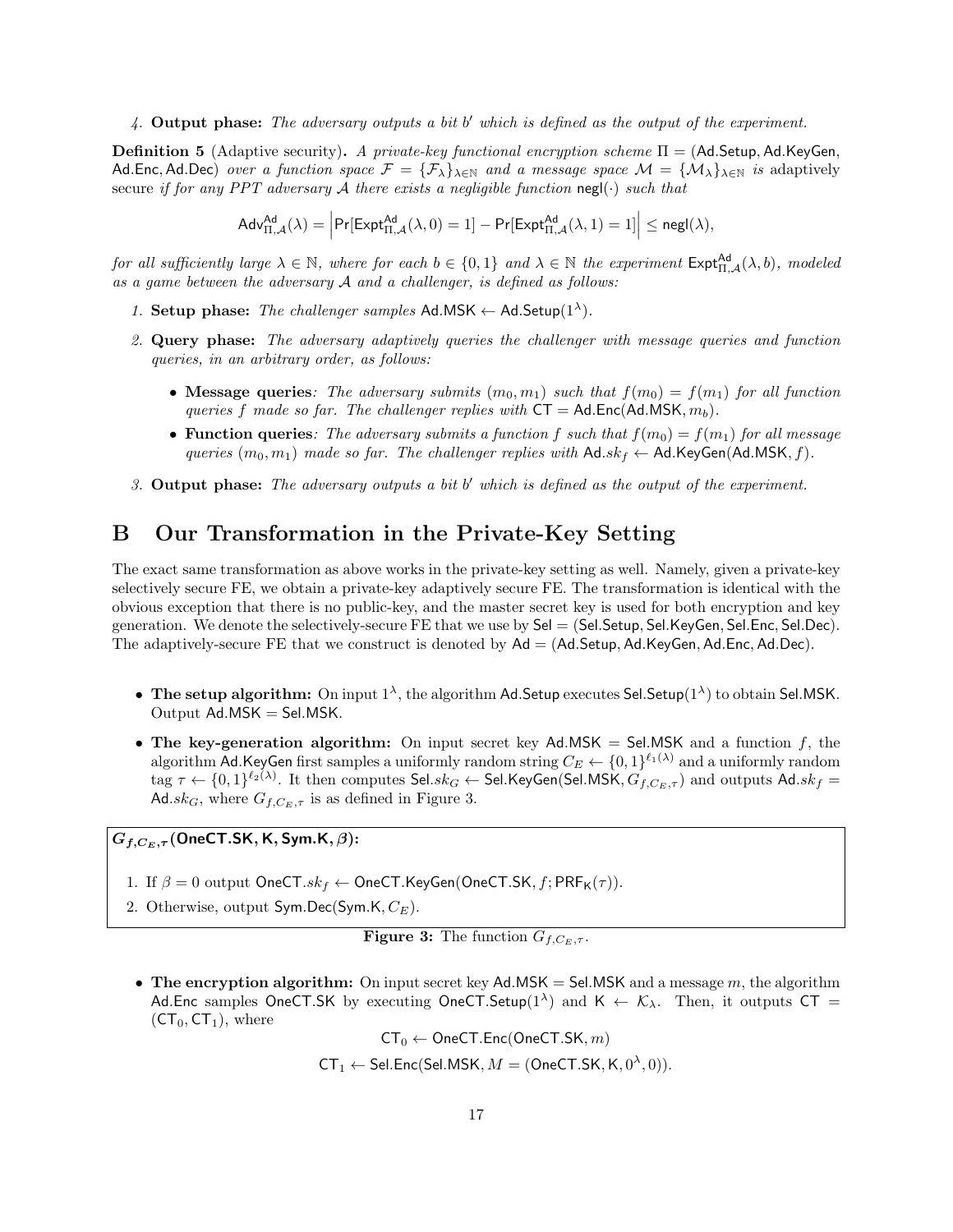• The decryption algorithm: On input a functional key Ad.s $k_f$  = Sel.sk<sub>G</sub> and a ciphertext CT =  $(CT_0, CT_1)$ , the decryption algorithm Ad.Dec first computes OneCT. $sk_f \leftarrow$  Sel.Dec(Sel. $sk_G$ , CT<sub>1</sub>). Then, it computes  $m \leftarrow$  OneCT.Dec(OneCT.s $k_f$ , CT<sub>0</sub>) and outputs m.

The correctness is straightforward. The proof of security in this case is slightly more complicated than its public-key counterpart. Since in the symmetric setting, the adversary is allowed to make multiple message queries, we have to employ a sequence of hybrids, handling each message query at a time. Each of these hybrids is identical to our proof of Theorem 2 above. We prove the following theorem.

Theorem 4. Assuming that: (1) Sel is a selectively-secure private-key functional encryption scheme, (2) OneCT is an adaptively-secure single-ciphertext private-key functional encryption scheme, (3) SYM is a symmetric encryption scheme with pseudorandom ciphertexts, and  $(4)$  F is a pseudorandom function family, then Ad is an adaptively-secure private-key functional encryption scheme.

**Proof.** We show that any PPT adversary A succeeds in the adaptive security game of Ad with only negligible probability. We will show this in a sequence of hybrids. We denote the advantage of the adversary in  $Hybrid_i^j$ to be the probability that the adversary outputs 1 in that hybrid and this quantity is denoted by  $\mathsf{Adv}_{i,j}^{\mathcal{A}}$ .

We define the hybrids,  $\text{Hybrid}_{i,b}^j$ , for  $j \in [p], i \in [4]$ , and  $b \in \{0,1\}$ , where p denotes the number of message queries made by  $A$ . We then prove the following quantities:

- 1.  $|{\mathsf{Adv}}^{\mathcal{A}}_0 {\mathsf{Adv}}^{\mathcal{A}}_{1.0,1}| \leq {\mathsf{negl}}(\lambda).$
- 2.  $|\mathsf{Adv}^{\mathcal{A}}_{i.0,j} \mathsf{Adv}^{\mathcal{A}}_{i+1.0,j}| \le \mathsf{negl}(\lambda), \text{ for all } i \in [3], j \in [p].$
- 3.  $|\mathsf{Adv}_{i.1,j}^{\mathcal{A}} \mathsf{Adv}_{i+1.1,j}^{\mathcal{A}}| \leq \mathsf{negl}(\lambda), \text{ for all } i \in [3], j \in [p].$
- 4.  $|\mathsf{Adv}_{4.0,j}^\mathcal{A} \mathsf{Adv}_{4.1,j}^\mathcal{A}| \le \mathsf{negl}(\lambda), \text{ for all } j \in [p].$
- 5.  $|\mathsf{Adv}_{1.0,j+1}^{\mathcal{A}} \mathsf{Adv}_{1.1,j}^{\mathcal{A}}| \le \mathsf{negl}(\lambda)$ , for all  $j \in [p-1]$ .

6. 
$$
|\mathsf{Adv}^{\mathcal{A}}_{1.1,p} - \mathsf{Adv}^{\mathcal{A}}_5| \leq \mathsf{negl}(\lambda).
$$

We now describe the hybrids.

 $Hybrid<sub>0</sub>$ : This corresponds to the real experiment when the challenger uses the encryption oracle, parameterized by bit 0, to generate the challenge ciphertexts. That is, for all message queries of the form  $(m_0, m_1)$ , the challenger sends an encryption of  $m_0$  to the adversary. The output of this hybrid is the same as the output of the adversary.

**Hybrid**<sup>j</sup><sub>1,b</sub> for  $b \in \{0,1\}$ , j ∈ [p]: This is the same as the hybrid Hybrid<sub>1,b</sub> (if j = 1 then we refer to Hybrid<sub>0</sub>) except that the challenger encrypts the  $b^{th}$  message in the  $j^{th}$  message pair query submitted by the adversary. More precisely, the only change is the following: If the adversary submits the  $j<sup>th</sup>$  message pair  $(m_0, m_1)$  to the challenger, the challenger then sends the challenge ciphertext CT<sup>\*</sup> back to the adversary, where  $CT^*$  is the encryption of message  $m_b$ . We observe that the hybrid Hybrid<sub>1.0</sub> is identical to Hybrid<sub>0</sub> and also, Hybrid $j_{1,1}^{j-1}$  is identical to Hybrid $j_{1,0}^{j}$ , for  $j \in [p]$  and  $j > 1$ .

**Hybrid**<sup> $j$ </sup><sub>2</sub>, b for  $b \in \{0,1\}$ ,  $j \in [p]$ : This is identical to Hybrid<sup>*i*</sup><sub>1,b</sub> except for the following change. The challenger replaces  $C_E$  in every functional key, corresponding to the query f made by the adversary, with a symmetric encryption of OneCT.skf, where OneCT.skf is the output of OneCT.KeyGen(OneCT.SK<sup>\*</sup>,f;  $PRF_{K^*}(\tau)$  and  $K^*$  is a PRF key sampled from the key space K. Further the symmetric encryption is computed with respect to Sym.K<sup>\*</sup>, where Sym.K<sup>\*</sup> is the output of Sym.Setup(1<sup> $\lambda$ </sup>) and  $\tau$  is the tag associated to the functional key of f. We emphasize that the same  $Sym.K^*$  and  $K^*$  is used while generating all the functional keys.

Claim 5. Assuming the pseudorandom ciphertexts property of SYM, for every PPT adversary  $\mathcal{A}$ , for  $b \in$  $\{0,1\},\ j\in[p],\ we\ have\ |Adv_{1,b,j}^{\mathcal{A}}-Adv_{2,b,j}^{\mathcal{A}}|\leq {\mathsf{negl}}(\lambda).$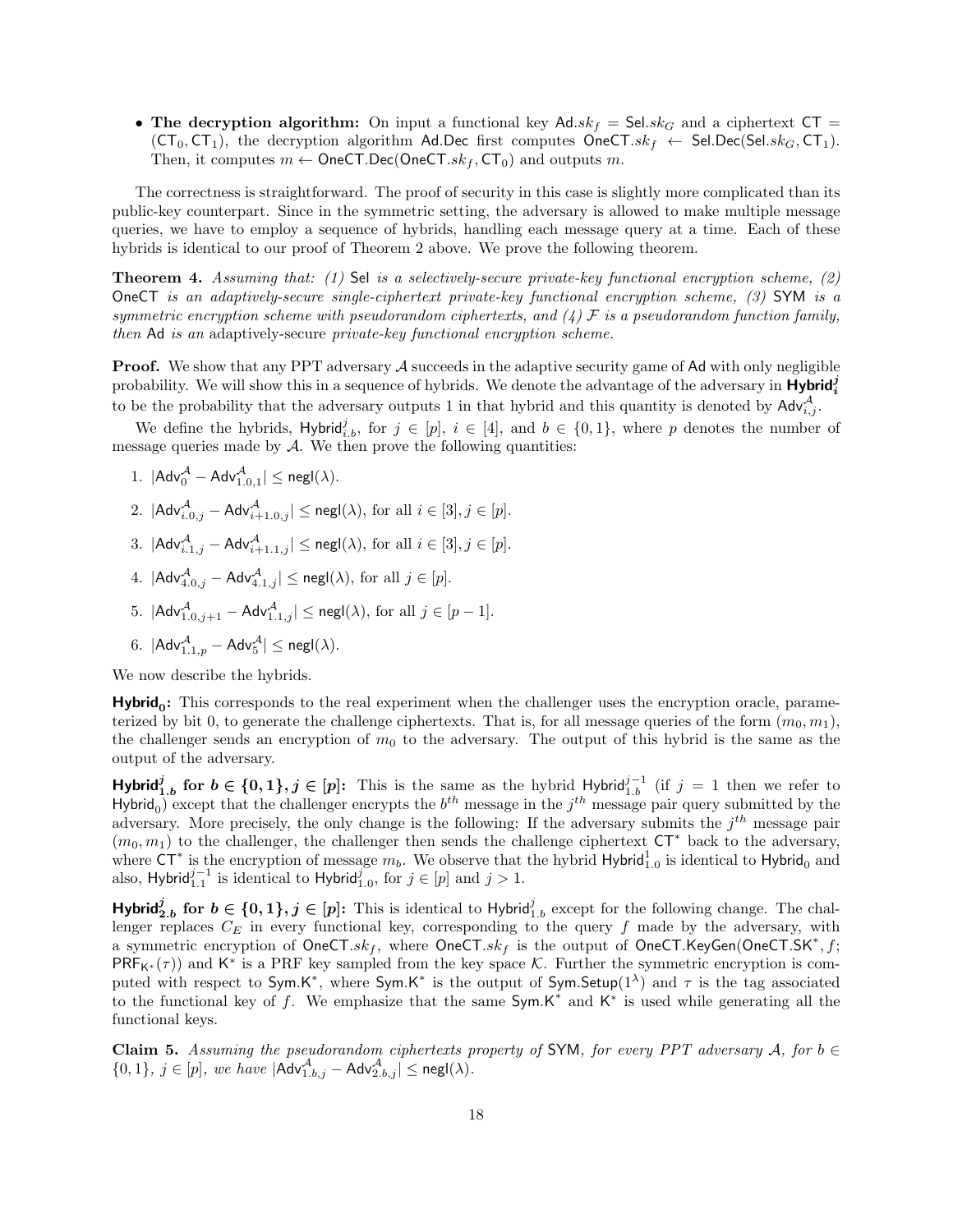Proof. Suppose there exists an adversary such that the difference in the advantages is non-negligible, then we construct a reduction that can break the security of SYM. The reduction internally executes the adversary by simulating the role of the challenger in the adaptive private-key FE game. It answers both the message and the functional queries made by the adversary as follows. The reduction first executes OneCT.Setup( $1^{\lambda}$ ) to obtain OneCT.SK<sup>\*</sup> It then samples K<sup>\*</sup> from K. Further, the reduction generates Sel.MSK, which is the output of Sel.Setup( $1^{\lambda}$ ) and Sym.K<sup>\*</sup>, which is the output of Sym.Setup( $1^{\lambda}$ ). When the adversary submits a functional query f, the reduction first picks  $\tau$  at random. The reduction executes OneCT.KeyGen(OneCT.SK<sup>\*</sup>, f; PRF(K<sup>\*</sup>( $\tau$ ))) to obtain OneCT.sk<sub>f</sub>. It then sends OneCT.sk<sub>f</sub> to the challenger of the symmetric encryption scheme. The challenger returns back with  $C_E$ , where  $C_E$  is either a uniformly random string or it is an encryption of  $OneCT.$  Sk<sub>f</sub>. The reduction then generates a selectively-secure FE functional key of  $G_{f,C_E,\tau}$  and denote the result by Sel.sk<sub>G</sub> which is sent to the adversary. The message queries made by the adversary are handled as in Hybrid $_{1,b}^{j}$ . That is, the adversary submits the  $i^{th}$  messagepair query of the form  $(m_0^i, m_1^i)$  and the reduction sends  $CT^* = (CT_0^*, CT_1^*)$  back to the adversary, where  $CT_0^* =$  OneCT.Enc(OneCT.SK<sup>\*</sup>,  $m_{b_i}$ ) and  $CT_1^* =$  Sel.Enc(Sel.MSK,  $(0^{\lambda}, 0^{\lambda}, 5$ ym.K<sup>\*</sup>, 1)); we define  $b_i = 1$  for  $i < j, b_j = b$  and for  $i > j$ , we have  $b_i = 0$ .

If the challenger of the symmetric key encryption scheme sends a uniformly random string back to the reduction every time the reduction makes a query to the challenger then we are in  $H$ ybrid $j_{1,b}^j$ , otherwise we are in Hybrid $j_{2,b}$ . Since the adversary can distinguish both the hybrids with non-negligible probability, we have that the reduction breaks the security of the symmetric key encryption scheme with non-negligible probability. This proves the claim.

Hybrid<sup>j</sup><sub>3,b</sub> for  $b \in \{0,1\}$ ,  $j \in [p]$ : The challenger modifies the j<sup>th</sup> challenge ciphertext  $CT^* = (CT_0^*, CT_1^*)$ . In particular it generates  $CT_1^*$  using the message  $(0^{\lambda}, 0^{\lambda}, Sym.K^*, 1)$  instead of  $(OneCT.SK^*, K^*, 0^{\lambda}, 0)$ . The ciphertext component  $CT_0^*$  is generated the same way as in the previous hybrid, Hybrid<sub>2,b</sub>. More formally, the  $j^{th}$  challenge ciphertext is now  $CT^* = (CT_0^* = OneCT.Enc(OneCT.SK^*, m_b^j), CT_1^* = Sel.Enc($ Sel.MSK,  $(0^{\lambda}, 0^{\lambda}, \text{Sym.K}^*, 1)$ ). The rest of the hybrid is the same as the previous hybrid, Hybrid $_{2.b}^j$ .

**Claim 6.** Assuming the selective security of Sel, for every PPT adversary A, for  $b \in \{0,1\}$ ,  $j \in [p]$ , we have  $|\mathsf{Adv}^{\mathcal{A}}_{2.b,j} - \mathsf{Adv}^{\mathcal{A}}_{3.b,j}| \le \mathsf{negl}(\lambda).$ 

**Proof.** Suppose the claim is not true for some PPT adversary  $A$ , we construct a reduction that breaks the security of Sel. Our reduction will internally execute  $A$  by simulating the role of the challenger of the adaptive FE game.

For every  $i \in [p]$ , the reduction does the following. It first executes  $\mathsf{OneCT}.\mathsf{Setup}(1^\lambda)$  to obtain  $\mathsf{OneCT}.\mathsf{SK}_i^*$ . It then samples  $K_i^*$  from K. It also executes  $\textsf{Sym}.$ Setup $(1^{\lambda})$  to obtain  $\textsf{Sym}.K_i^*$ . If  $i \neq j$ , the reduction then sends the message pair  $((\text{OneCT.SK}^*_i, K^*_i, 0^\lambda, 0)), (\text{OneCT.SK}^*_i, K^*_i, 0^\lambda, 0))$  to the challenger of the selective game and if  $i = j$ , the reduction instead sends the message pair  $((\mathsf{OneCT}.\mathsf{SK}^*_j, \mathsf{K}^*_j, 0^\lambda, 0), (0^\lambda, 0^\lambda, \mathsf{Sym}.\mathsf{K}^*_j, 1)).$ For the  $i^{th}$  message query, the challenger responds back with the challenge ciphertext  $\mathsf{CT}^*_{1,i}$ .

The reduction is now ready to interact with the adversary  $\mathcal A$ . If  $\mathcal A$  makes a functional query f then the reduction constructs the circuit  $G_{f,C_E,\tau}$  as in Hybrid<sub>2,b</sub>. It then queries the challenger of the selective game with the function G and in return it gets the key Sel.sk<sub>G</sub>. The reduction then sets  $Ad.sk_f$  to be Sel.sk<sub>G</sub> which it then sends back to  $A$ . The message queries made by  $A$  are handled as follows. When  $A$  submits the  $i^{th}$  message pair  $(m_0^i, m_1^i)$ , the reduction executes OneCT.Enc(OneCT.SK<sup>\*</sup>,  $m_0^i$ ) to obtain  $CT^*_{0,i}$ . It then sends the ciphertext  $\overline{CT}^* = \overline{(CT^*_{0,i}, CT^*_{1,i})}$  to the adversary. The output of the reduction is the output of A.

We claim that the reduction is a legal adversary in the selective security game of Sel. To argue this, note that we only need to consider the  $j^{th}$  message query since the left and the right messages in all other message queries are the same. For the  $j^{th}$  message query  $(M_0=(\textsf{OneCT.SK}^*_j,\textsf{K}^*_j,0^\lambda,0), M_1=(0^\lambda,0^\lambda,\textsf{Sym.K}^*_j,1))$  and every functional query of the form  $G_{f,C_E,\tau}$  made by the reduction, we have that  $G_{f,C_E,\tau}(M_0) = G_{f,C_E,\tau}(M_1)$ : By definition,  $G_{f,C_E,\tau}(M_0)$  is the functional key of f, with respect to key OneCT.SK<sup>\*</sup><sub>j</sub> and randomness  $\mathsf{PRF}_{\mathsf{K}_{j}^{*}}(\tau)$ . Further,  $G_{f,C_{E},\tau}(M_{1})$  is the decryption of  $C_{E}$  which is nothing but the functional key of f, with respect to key OneCT.SK<sup>\*</sup><sub>j</sub> and randomness  $\mathsf{PRF}_{\mathsf{K}^*_{j}}(\tau)$ . This proves that the reduction is a legal adversary in the selective security game.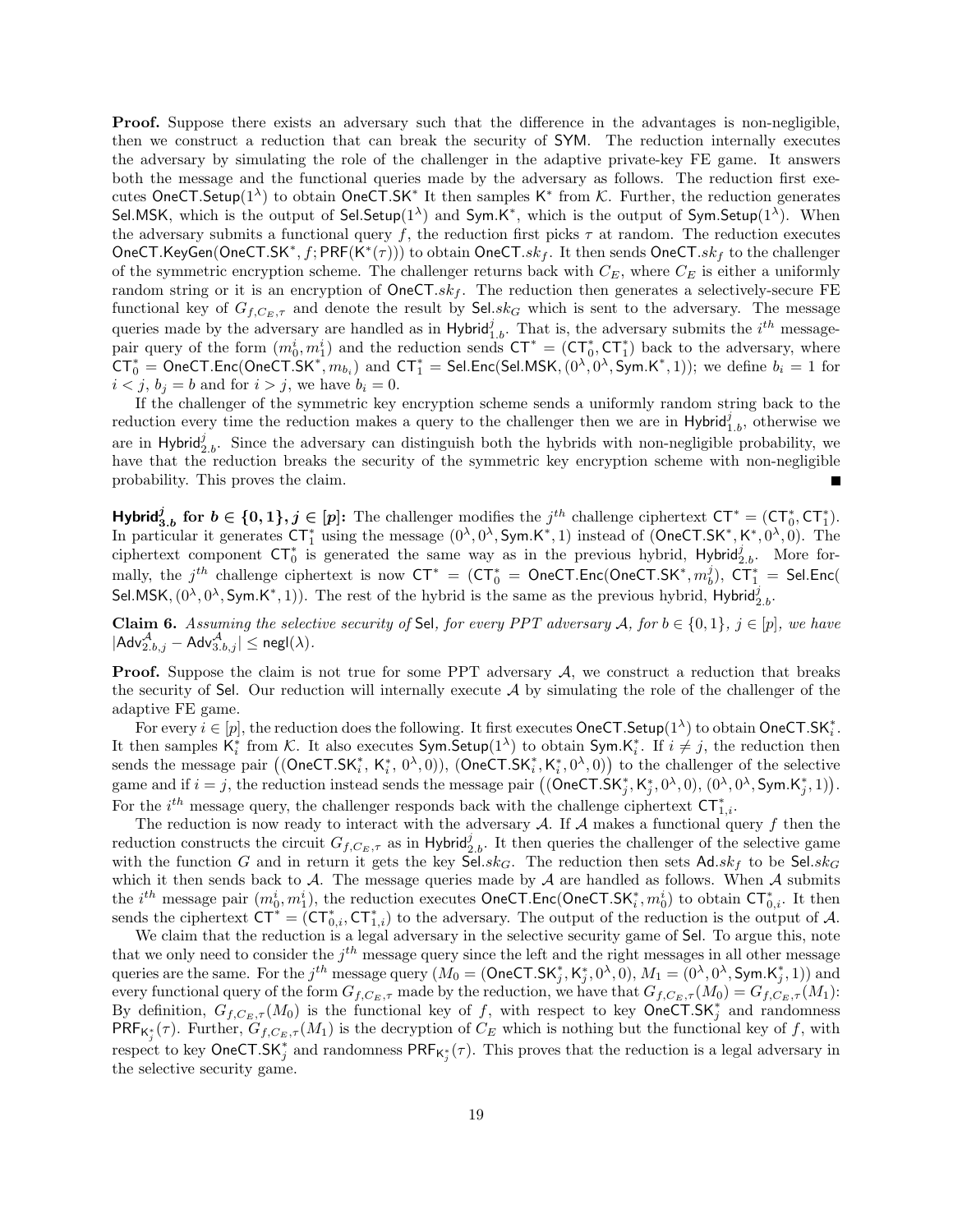If the challenger of the selective game sends back an encryption of  $(OneCT.SK_j^*, K_j^*, O^{\lambda}, 0)$  then we are in Hybrid $_{2,b}^{j}$  else if the challenger encrypts  $(0^{\lambda}, 0^{\lambda}, Sym.K_{j}^{*}, 1)$  then we are in Hybrid $_{3,b}^{j}$ . By our hypothesis, this means the reduction breaks the security of the selective game with non-negligible probability that contradicts the security of Sel. This completes the proof of the claim.

**Hybrid**<sup> $j$ </sup><sub>4,b</sub> for  $b \in \{0,1\}$ ,  $j \in [p]$ : For every functional query f made by the adversary, the challenger generates  $C_E$  by executing Sym.Enc(Sym.K<sup>\*</sup>, OneCT.sk<sub>f</sub>), with OneCT.sk<sub>f</sub> being the output of OneCT.KeyGen( OneCT.SK<sup>\*</sup>,  $f$ ;  $R$ ), where  $R$  is picked at random. The rest of the hybrid is the same as the previous hybrid.

**Claim 7.** Assuming the security of the pseudorandom function family  $F$ , for every PPT adversary  $A$ , for  $b\in\{0,1\},\ j\in[p],\ we\ have\ |\mathsf{Adv}_{3.b,j}^{\mathcal{A}}-\mathsf{Adv}_{4.b,j}^{\mathcal{A}}|\le {\mathsf{negl}}(\lambda).$ 

**Proof.** Suppose the claim is false for some PPT adversary  $A$ , we construct a reduction that internally executes A and breaks the security of the pseudorandom function family  $\mathcal F$ . The reduction simulates the role of the challenger of the adaptive game when interacting with  $A$ . The reduction answers the functional queries, made by the adversary as follows; the message queries are answered as in Hybrid $_{3,b}^j$  (or Hybrid $_{4,b}^j$ ). For every functional query f made by the adversary, the reduction picks  $\tau$  at random which is then forwarded to the challenger of the PRF security game. In response it receives  $R^*$ . The reduction then computes  $C_E$ to be Sym.Enc(Sym.K\*, OneCT. $sk_f$ ), where OneCT. $sk_f =$  OneCT.KeyGen(OneCT.SK\*,  $f; R^*$ ). The reduction then proceeds as in the previous hybrids to compute the functional key  $Ad.sk_f$  which it then sends to  $\mathcal{A}$ .

If the challenger of the PRF game sent  $R^* = \text{PRF}_{K^*}(\tau)$  back to the reduction then we are in Hybrid $_{3,b}^j$ else if  $R^*$  is generated at random, for every query  $\tau$ , by the challenger then we are in Hybrid $_{4,b}^j$ . From our hypothesis this means that the probability that the reduction distinguishes the pseudorandom values from random values is non-negligible, contradicting the security of the pseudorandom function family  $\mathcal{F}$ .  $\blacksquare$ 

We now show that  $H$ ybrid $_{4.0}^{j}$  is computationally indistinguishable from  $H$ ybrid $_{4.1}^{j}$ .

Claim 8. Assuming the adaptive security of OneCT, for  $j \in [p]$ , for every PPT adversary A we have  $|\mathsf{Adv}^{\mathcal{A}}_{4.0,j} - \mathsf{Adv}^{\mathcal{A}}_{4.1,j}| \le \mathsf{negl}(\lambda).$ 

**Proof.** Suppose there exists a PPT adversary  $A$ , such that the claim is false. We design a reduction that internally executes  $A$  to break the adaptive security of OneCT.

The reduction simulates the role of the challenger of the adaptive private-key FE game. It answers both the functional as well as message queries made by the adversary as follows. If  $\mathcal A$  makes a functional query f then it forwards it to the challenger of the adaptively-secure single-ciphertext FE scheme. In return it receives  $\textsf{OneCT}.sk_f$ . It then encrypts it using the symmetric encryption scheme, where the symmetric key is picked by the reduction itself, and denote the resulting ciphertext to be  $C_E$ . The reduction then constructs the circuit  $G_{f,C_E,\tau}$  as in the previous hybrids. Finally, the reduction computes the selective private-key functional key of  $G_{f,C_E,\tau}$ , where the reduction itself picks the master secret key of selective private-key FE scheme. The resulting functional key is then sent to A. The message queries are handled as follows. Suppose the adversary A makes the  $i^{th}$  message-pair query  $(m_0^i, m_1^i)$ . If  $i \neq j$ , then the reduction answers the query himself. That is, B samples the single-ciphertext FE master key  $OneCT.SK_i$  and PRF key  $K_i$  by himself. It then computes a single-ciphertext FE encryption of  $m_{b_i}$  using OneCT.SK<sub>i</sub> and denote the result by  $CT_0^i$ : we define  $b_i = 1$  if  $i < j$  and  $b_i = 0$  if  $i > j$ . Further, it computes a (selective) private-key FE encryption of (OneCT.SK<sub>i</sub>, K<sub>i</sub>, 0<sup> $\lambda$ </sup>, 0), which is represented by CT<sup>i</sup><sub>1</sub>. The challenger sends the ciphertext CT<sub>i</sub> = (CT<sub>0</sub><sup>i</sup></sup>, CT<sup>i</sup><sub>1</sub>) to A. When  $i = j$ , the reduction forwards the message pair  $(m_0^j, m_1^j)$  to the challenger of the adaptive game. In response it receives  $CT_0^*$ . The reduction then generates  $CT_1^*$  on its own where  $CT_1^*$  is the selective FE encryption of  $(0^{\lambda}, 0^{\lambda}, \text{Sym.K}^*, 1)$ . The reduction then sends  $\overline{\text{CT}}^* = (\text{CT}_0^*, \text{CT}_1^*)$  to A. The output of the reduction is the output of A.

We note that the reduction is a legal adversary in the adaptive game of  $OneCT$ , i.e., for the message query  $(m_0^j, m_1^j)$ , functional query f, we have that  $f(m_0^j) = f(m_1^j)$ : this follows from the fact that (i) the functional queries (resp., challenge message query) made by the adversary (of Ad) is the same as the functional queries